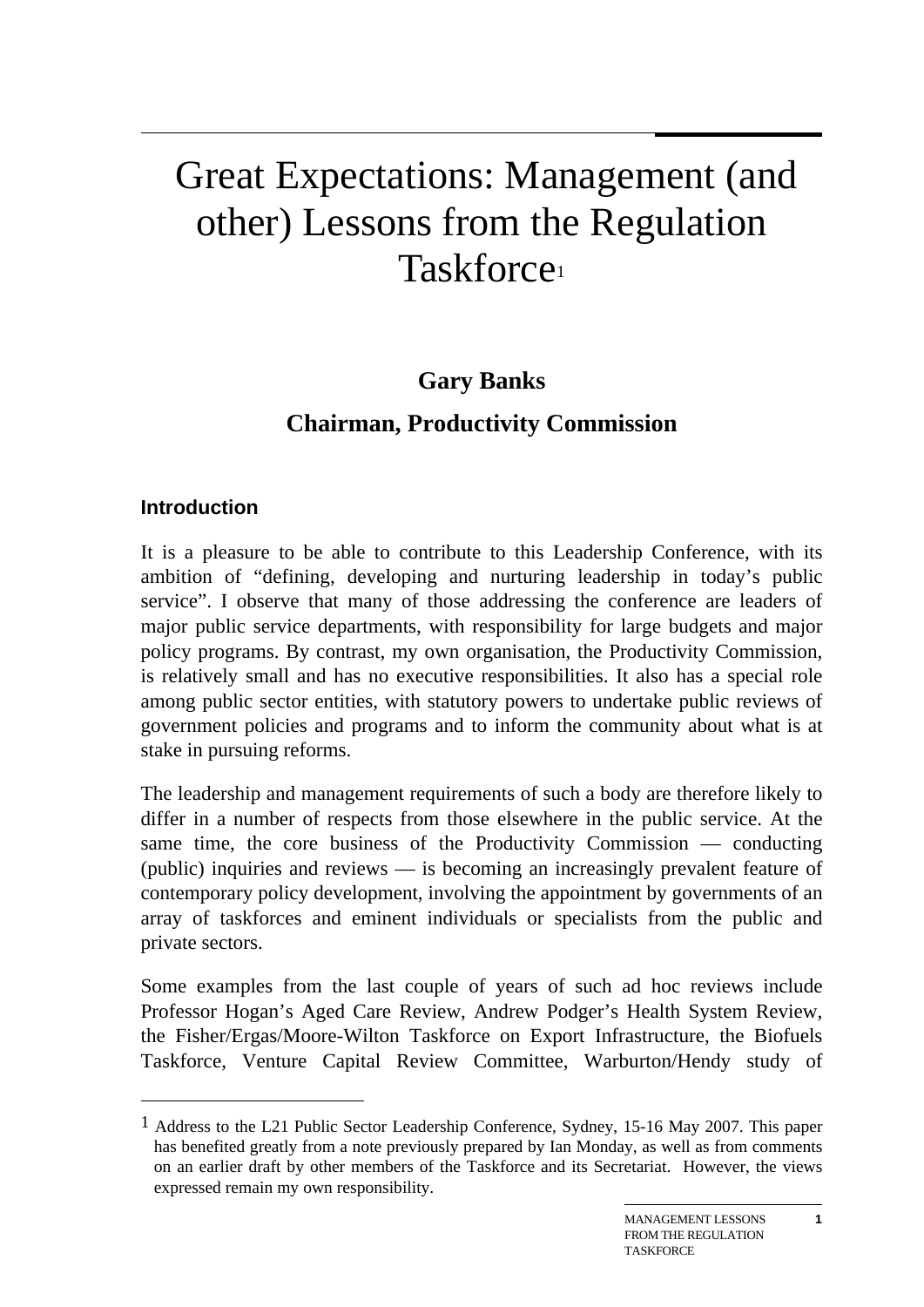Australia's Comparative Tax Burden, Tourism Strategy Consultative Group, Nuclear Energy Review (Switkowski), Agricultural and Food Policy Reference Group, Wheat Export Marketing Committee (Ralph) and, among those in train, the Prime Minister's Task Group on Emission's Trading and the Opposition's Garnaut Review of Climate Change and its Economic Impact.

Some of these dealt with issues for which my own organisation could be said to have had legitimate claims, and some not. The reasons for taking the specialpurpose or *ad hoc* review approach, notwithstanding generally higher set-up costs, possibly include a need to achieve an early breakthrough (the Productivity Commission's public processes need time), a wish to specify who is involved, particularly in achieving a blend of private as well as public sector experience (although this can also be achieved through the appointment of Associate Commissioners on particular reviews) and, following the old maxim about Royal Commissions, a desire to avoid 'surprises'.

Regardless of the particular motivating forces, once set in train, *ad hoc* reviews face many of the challenges with which the Productivity Commission has had to grapple over the years, and its experience can provide some useful guidance. However, as I discovered when heading such a review myself, they also present distinct challenges of their own. With this in mind, I have sought in this paper to outline some of the particular lessons that emerged from the Regulation Taskforce, which may be of benefit to other such reviews in the future.

## **The context**

Australia has undergone a major program of microeconomic reform over the past two decades, which has contributed significantly to this country's unprecedented run of economic growth. Much reform has been regulatory in character. It has in many cases been concerned with removing or reforming anti-competitive regulation of various kinds across the economy. The irony is that this era of 'deregulation' has also seen the fastest growth in *new* regulation in the nation's history. For example, at the Commonwealth level, there has been more primary legislation (measured in pages) passed since 1990 than in the nine preceding decades since Federation (Figure 1).

Much of this regulatory inflation has been in response to the heightened social and environmental demands of an increasingly affluent and risk-averse society. For the most part, these demands are legitimate and probably hard for governments to resist. But in many cases they have been addressed through regulatory interventions which have shown more concern for the potential benefits than appreciation of the inevitable costs, and the need to balance the two.

**<sup>2</sup>** MANAGEMENT LESSONS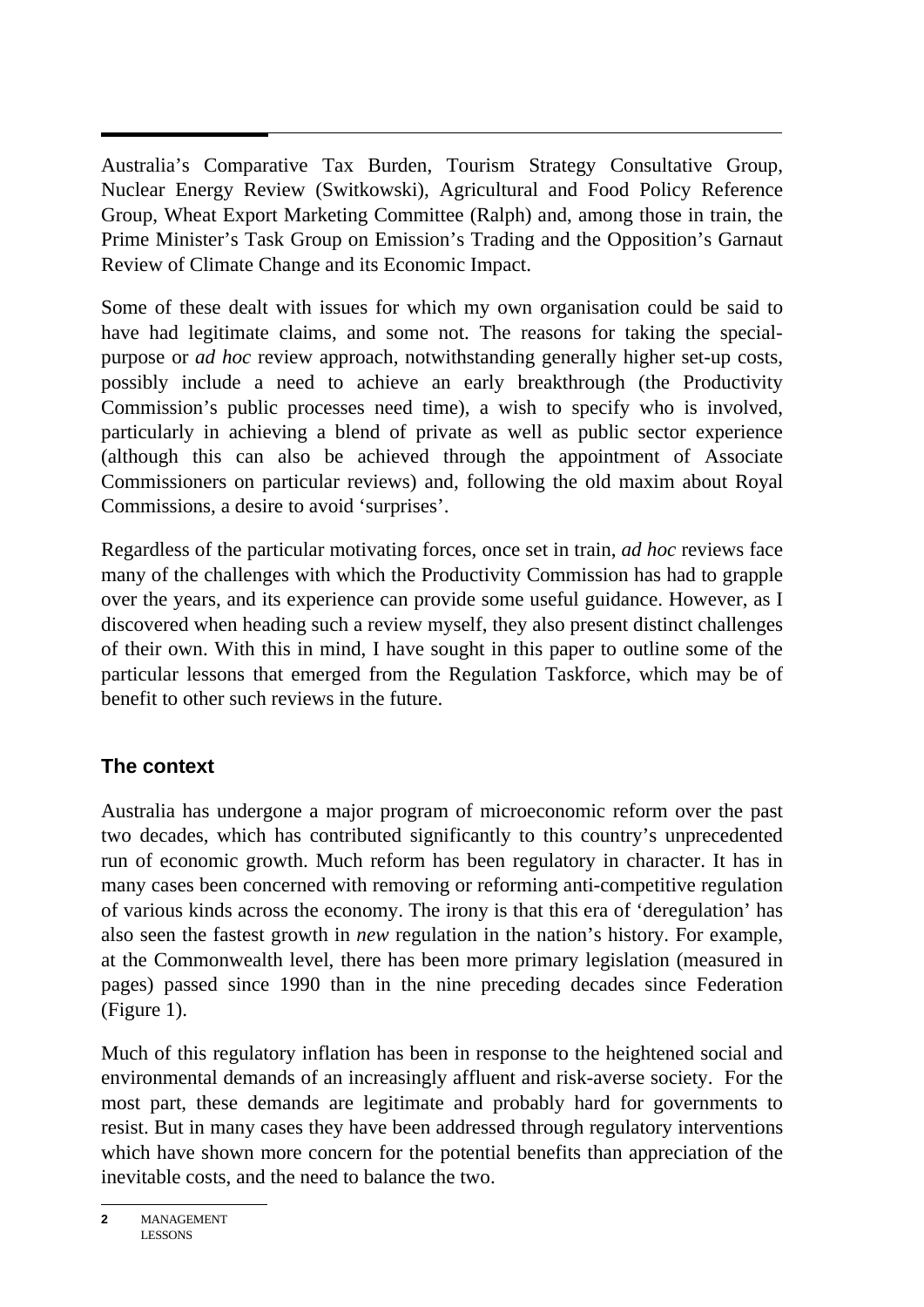$\overline{a}$ Small business, having least capacity to absorb or pass on regulatory costs, was the first to complain. A Taskforce headed by the late Charlie Bell (CEO of McDonalds) was established in 1997 to address their concerns and, notwithstanding some suggestions to the contrary, many of its recommendations were implemented (Bell 1996). However, the target of cutting red tape by fifty per cent proved elusive and small business remained a vocal critic of regulation in subsequent years, particularly after the introduction of the GST.



In this more recent period, big business also became increasingly vocal, with a particular focus on competition regulation and, most recently, the onerous obligations of the Financial Services Reform Act. This culminated in a major report by the Business Council of Australia in May 2005 and heightened public advocacy of the need to reduce red tape (BCA, 2005).

On 12 October 2005, the Prime Minister and Treasurer jointly announced the appointment of a 'Taskforce on Reducing Regulatory Burdens on Business'. Appointees to the Taskforce comprised Richard Humphrey (former CEO of the Stock Exchange), Rod Halstead (Corporate Lawyer), and Angela MacRae (tax and small business specialist), with me as its Chairman. Our remit was wide-ranging (Box 1), enabling us to identify reforms to reduce regulatory burdens across all areas of Commonwealth regulation and their intersection with State and Territory regulation.

The most obvious challenge faced by the Taskforce was the reporting deadline with Christmas in the middle it left 3 months for the task. This was compounded by the potentially open-ended scope of the exercise, and the fact that neither the

**3**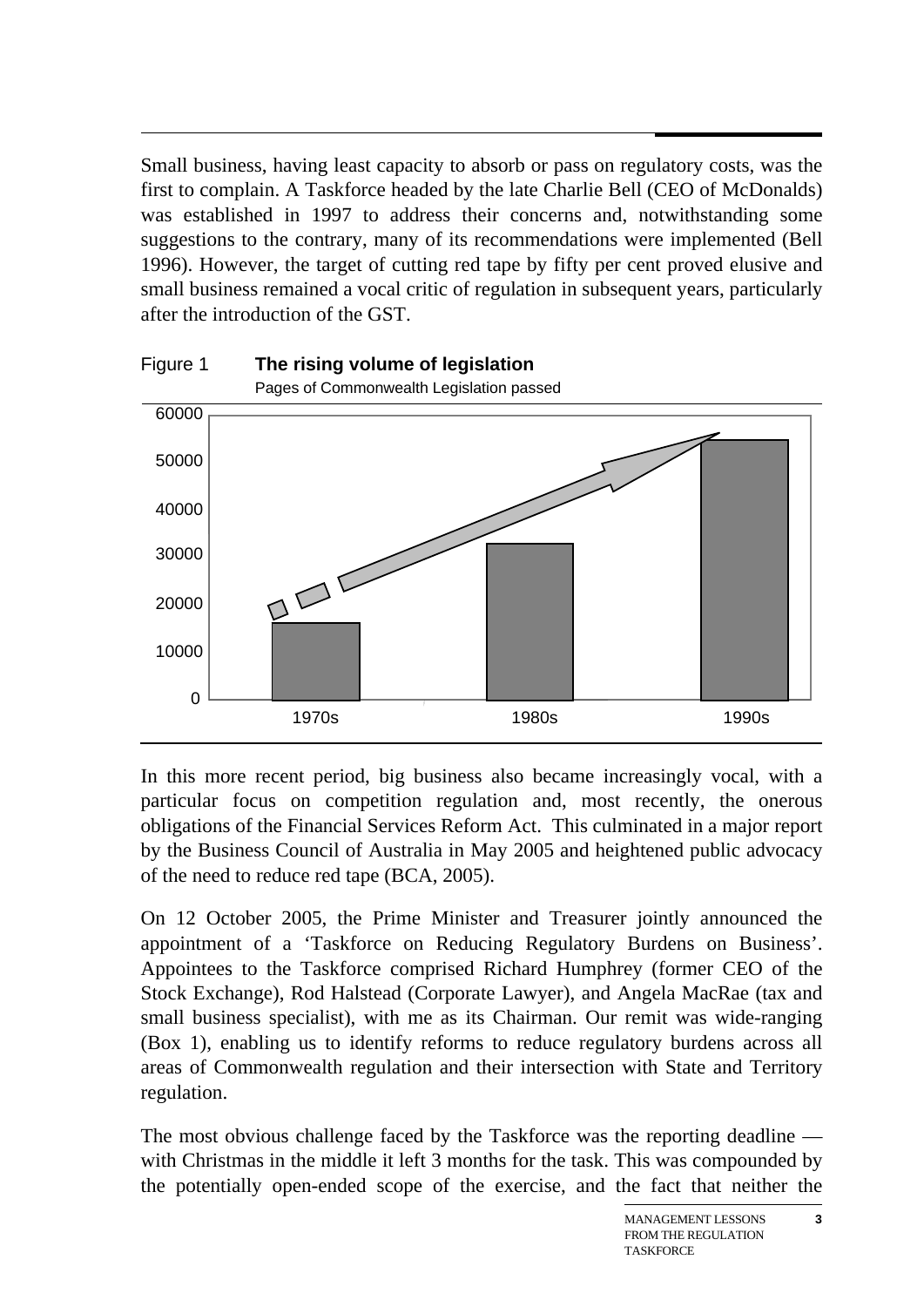$\overline{a}$ Taskforce nor most of its secretariat had worked together before, and most secondees had had no previous experience working on a project of this nature.

#### Box 1 **'Terms of Reference' for the Taskforce on reducing regulatory burdens on business**

The Taskforce will examine and report on areas where regulatory reform can provide significant immediate gains to business. The Taskforce will:

- identify specific areas of Commonwealth Government regulation which are unnecessarily burdensome, complex, redundant or duplicate regulations in other jurisdictions;
- indicate those areas in which regulation should be removed or significantly reduced as a matter of priority;
- examine non-regulatory options (including business self-regulation) for achieving desired outcomes and how best to reduce duplication and increase harmonisation within existing regulatory frameworks; and
- provide practical options for alleviating the Commonwealth's 'red tape' burden on business, including family-run and other small businesses.

The Taskforce will report by 31 January 2006.

While the Taskforce will focus on areas that are predominantly the responsibility of the Commonwealth Government, it is to identify key areas in which the regulatory burden arises from overlaps with State and Territory legislation. The Taskforce will consult closely with business groups and other stakeholders.

It will be supported by a small whole-of-government secretariat and consult closely with the Secretaries of the Departments of the Prime Minister and Cabinet, Treasury and Industry, Tourism and Resources.

*Source: www.regulationtaskforce.gov.au*

The challenges were made more acute by the high profile nature of the exercise presented by government as the means by which it would be able to address business's concerns (Prime Minister and Treasurer, 2005).

The reception by business itself to the Taskforce announcement was ambivalent. Behind the necessary public support for an initiative that was directed at meeting its needs, was a degree of scepticism about what any such review could achieve in the allotted time. At the same time, business leaders seemed encouraged by the composition of the Taskforce, and the way it proposed to go about its task.

In the event, the outcome of the review has generally been regarded as successful, with government accepting most of the Taskforce's recommendations (Figure 2). Actions taken comprise many reforms to the stock of regulations, but also to the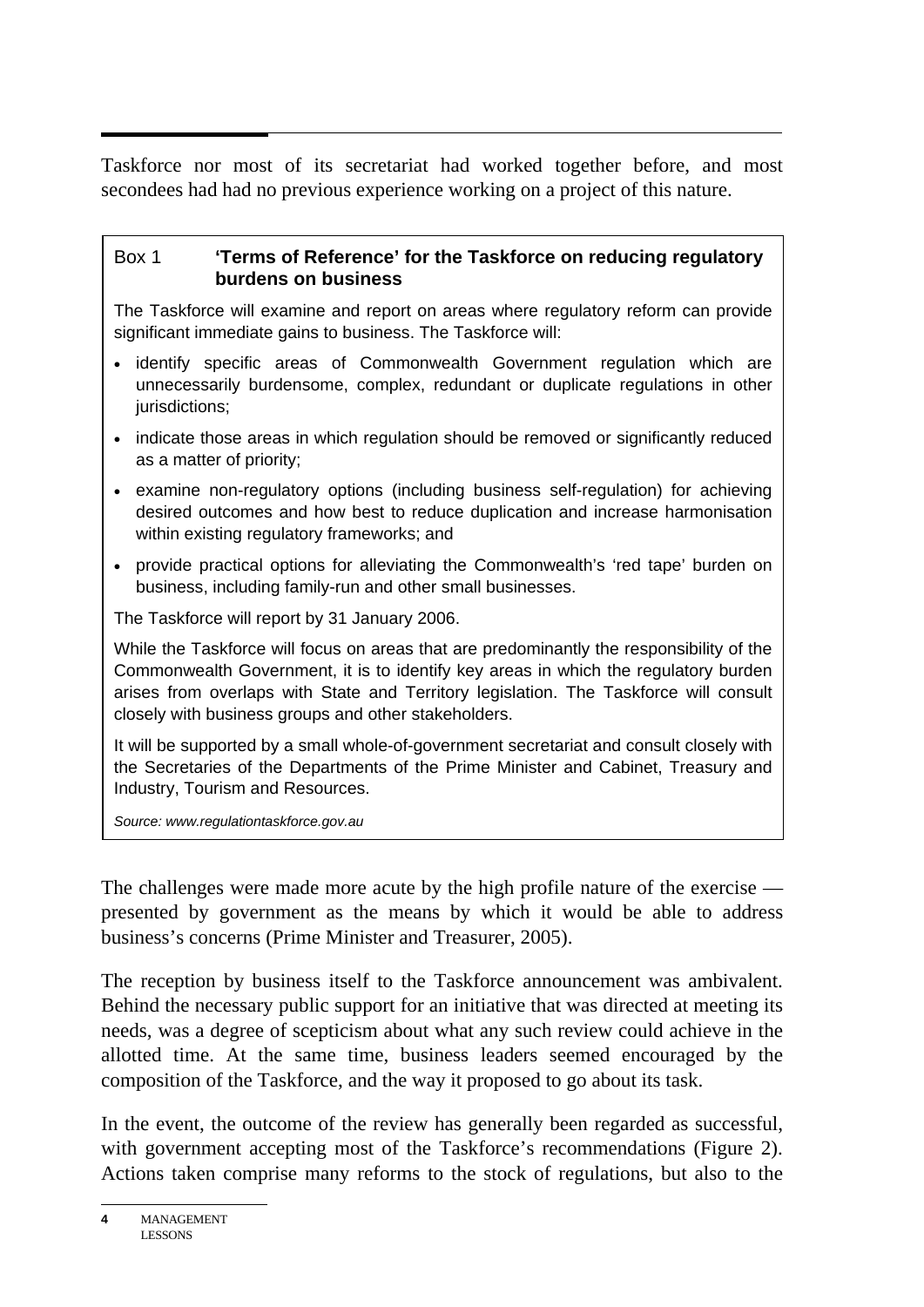processes and institutions responsible for new regulation, which had been a particular concern of business and other groups (Banks, 2006a,b).



Figure 2 **Acceptance rate high for recommendations in most areas** 

Source: Costello 2006 (see also Costello 2007)

The success of the Regulation Taskforce in discharging its challenging brief is in large part attributable to the strategies it developed to deal with those challenges. In this paper, I deal with eight of these, on the basis that most of them are likely to be present to some extent in any future policy reviews. They are as follows:

- Making the task manageable
- Forging a cohesive project team
- Devising an effective work plan
- Optimising community participation and consultation
- Testing ideas without a (public) draft report
- Producing an accessible document
- Attention to implementation priorities
- 'Selling' the report.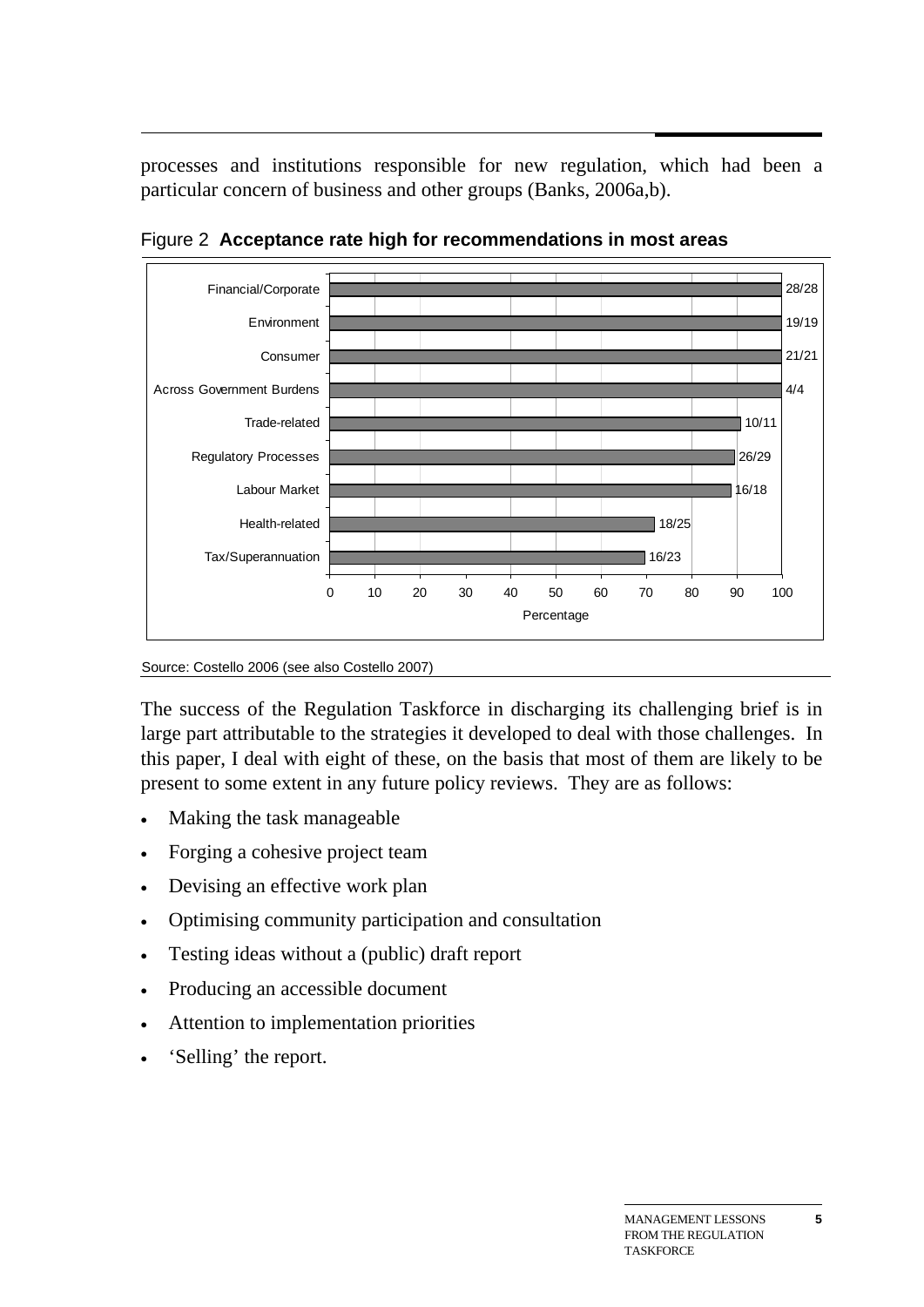## **Making the task manageable**

The scope of the Taskforce's brief was potentially very wide. It was asked to identify problem areas and solutions from across the entire spectrum of Commonwealth regulation in Australia, including areas of overlap with State/Territory regulation.

At first blush this seemed to many an impossible task, especially in a few months. After all, taking into account primary and subordinate legislation and quasiregulation, there are over a thousand new instruments made each year. And, while the sobering reality is that no-one really knows precisely the extent of the stock of regulation, it is undoubtedly many multiples of the annual inflow.

Clearly, it was not going to be possible for the Taskforce to comb through the entire regulatory morass in any comprehensive way. A more selective or targeted approach was called for. Achieving this, while meeting the expectations of government and business, was going to be crucial to the success of the exercise.

That the Taskforce was asked to identify areas where regulatory reform could provide significant immediate gains to business proved an important escape clause. Rather than scan the body of regulation itself, the Taskforce initially called on business groups to identify priorities from their perspective. This is a different approach to that normally followed by the Productivity Commission, which treats the advice of business (and other groups) as supplementary to the Commission's own investigations. For obvious reasons, in many cases it would be unwise to rely too heavily on the advocacy of sectional interests when seeking to advance the public interest. However, since in this case the focus was on reducing business compliance burdens, business was obviously best placed to identify the areas where such burdens were greatest.

The focus in the terms of reference on addressing regulations that were 'unnecessarily' burdensome, provided a second important avenue for narrowing the scope of the task. The Taskforce took from this that its job was not to examine or analyse policies as such, but rather to focus on undue (avoidable) costs associated with their implementation through regulation. It was a critical distinction. It was also not understood by some commentators, who thought we should have made recommendations for more far-reaching policy reforms. It also contrasted with my accustomed role at the Productivity Commission. But it was essential to the tractability of the task. (It also proved a liberating experience, given the significantly lower analytical hurdles, discussed later.)

Nevertheless, it was anticipated that, in some cases, the compliance costs would be intimately connected with the nature of the policy approach itself. The Taskforce

**<sup>6</sup>** MANAGEMENT LESSONS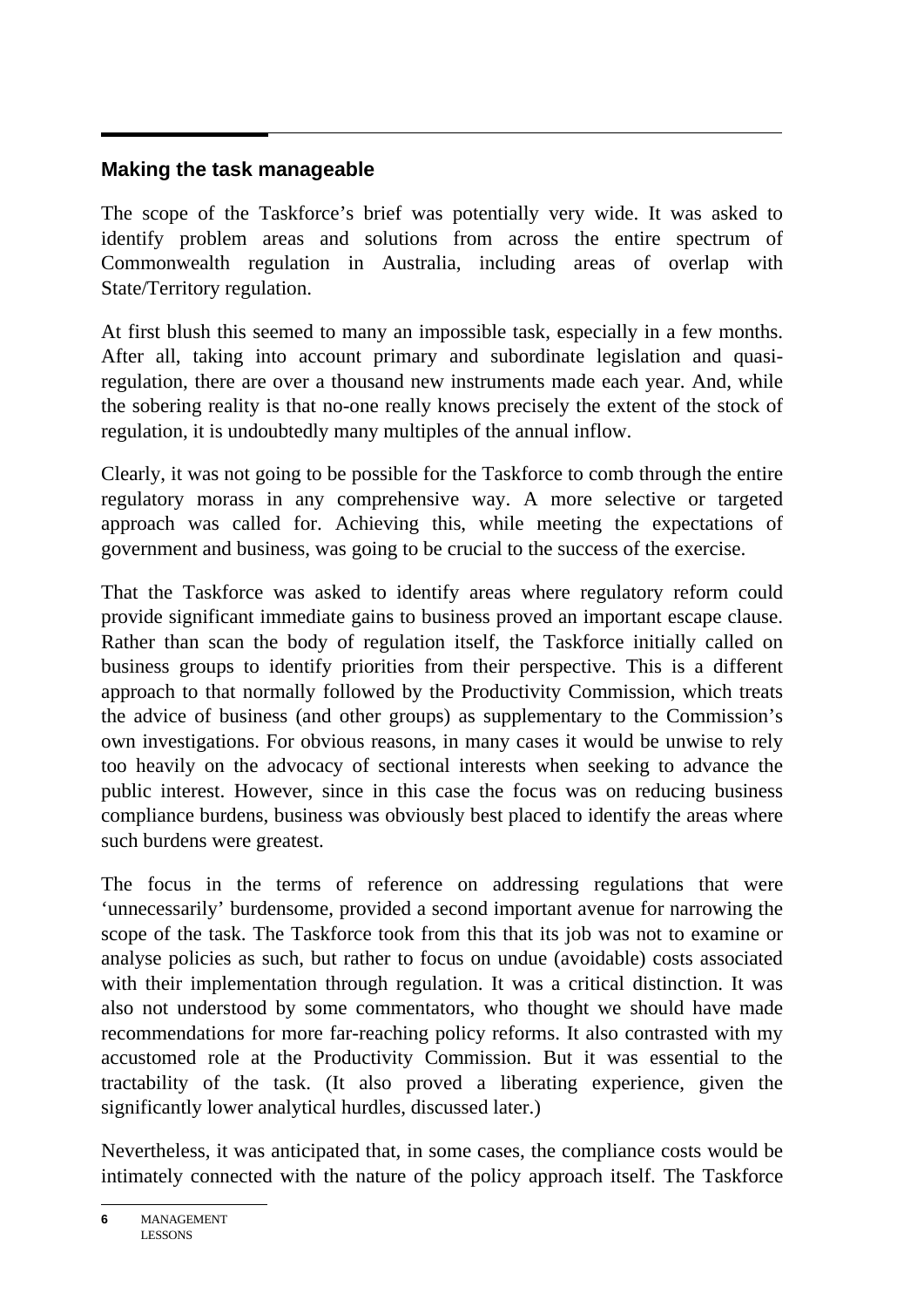took the view that, where justified, such areas should not be ignored, but recommended for more detailed follow-up reviews. Similarly, it was clear that in the time available the Taskforce would not be able to confidently make recommendations in all the areas that it considered significant. So an approach that involved early actions where the appropriate course was clear, together with an agenda of follow-up reviews, was an important way of credibly managing the potentially wide range of regulatory problems that business was likely to put forward. The Taskforce further limited the dimensions of its work by excluding from consideration regulations that were still 'in play' (which included parts of the Trade Practices Act and the then forthcoming Workchoices framework) or those already subject to effective review processes (such as export infrastructure).

In making these 'boundary' decisions, the Taskforce sought confirmation from within Government that its interpretation of the task was appropriate. Such confirmation was generally forthcoming. However, in one important respect, the Taskforce chose to interpret its Terms of Reference more liberally than some within Government had anticipated.

It was clear from the earliest meetings with business groups that, if the Taskforce was to be seen to have discharged the requirement in its terms of reference to "provide practical options for alleviating the Commonwealth's 'red tape' burden on business", it would need to look at ways of reforming not only the existing regulatory stock, but also the processes and institutions responsible for *new*  regulation, to avoid problems simply re-emerging.

The appropriateness of this more expansive interpretation was confirmed by the attention given to deficiencies in regulatory processes and administration in many of the 150 submissions to the review and, ultimately, by the Government's acceptance of most of the Taskforce's recommendations in this area.

## **Forging a cohesive project team**

Having a team of good people who work well together and are committed to a common objective is obviously crucially important to the success of any such project, particularly one facing severe time constraints. Within the Productivity Commission, assembling the best available teams for particular tasks is a priority for senior management. Get the team wrong and the quality of the outcome can be compromised before a project is even underway. The Commission has the advantage of a stable reserve of experienced researchers and Commissioners who share the organisation's core values of independence, transparency and the need for a community-wide perspective, as well as appreciating the need for analytical rigour.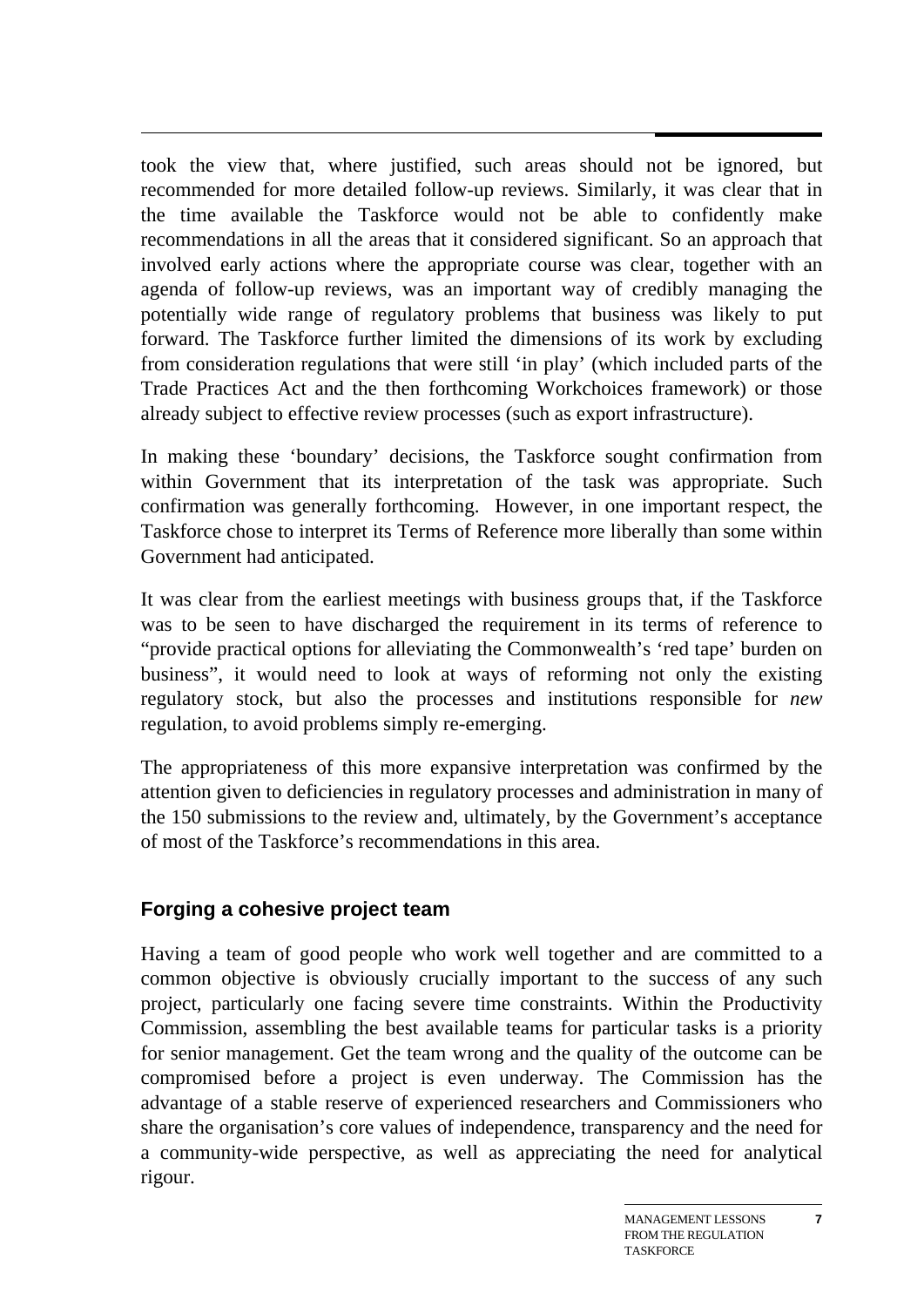Ad hoc reviews typically do not commence with that advantage. Their mixed record of achievement can on occasion be explained by the origins and make-up of their secretariats. The biggest problems typically arise where an appointed review is fitted up with a secretariat drawn from the department responsible for the policy area under review. The dominance of the department's own interests and views can be hard to shake unless the reviewer is already expert in the area being reviewed and has a diligent hands-on approach. As Sir Humphrey put it, "I don't care who chairs the meeting, Minister, as long as we write the Minutes."

Our review started with the considerable advantage of an appointed Taskforce comprising four people of an independent cast of mind, whose experiences, skills and inclinations proved highly complementary. We also got on well together, which was a further advantage.

The Secretariat was drawn from across government. It included officials nominated by the three 'stakeholder' departments (Prime Minister and Cabinet, Treasury and Industry, Tourism and Resources) as well as one each from the Departments of Health and Ageing and Employment and Workplace Relations. The person appointed to head the secretariat, Sue Weston, was head of the Office of Small Business within DITR. In addition, I was permitted to appoint several researchers from the Productivity Commission, including an SES Band I officer (Ian Monday) to act as the deputy project manager.

Those appointed to the secretariat generally had skills and work experiences wellmatched to key areas of regulation and policy issues raised in the brief. Apparent gaps in coverage, such as the environment portfolio, were compensated for by choosing staff from the Productivity Commission with knowledge in those areas. In addition, the Taskforce asked each department to nominate an executive contact to facilitate interaction and access to information.

The advantage of such a 'whole-of-government' secretariat is that it was able to bring relevant skills and experience, as well as providing conduits for communication with relevant areas of government, without the problems just alluded to that can arise with a concentration of people from an interested portfolio. This was assisted by having people seconded to the secretariat who were experienced and knowledgeable, but not too senior (below Senior Executive level).

Nevertheless, apart from the Productivity Commission cohort, most members of the secretariat had never worked together, and most had had no experience working in such a setting. It was important to establish quickly a sense of belonging and of commitment to the exercise, over and above the particular interests of home departments. In this I believe we were successful.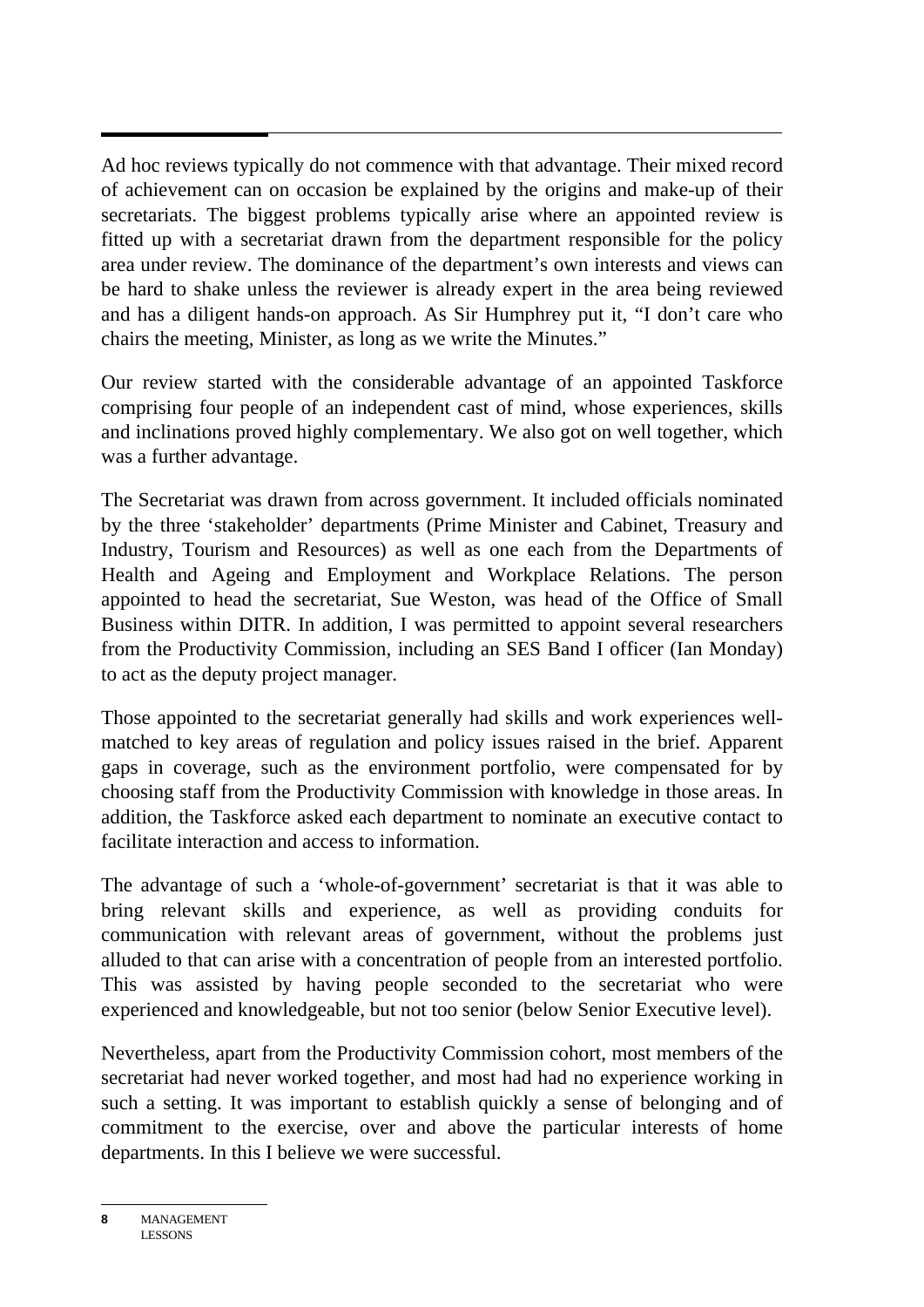$\overline{a}$ In part, this reflected the qualities of individual members of the team (to the credit of the agencies which appointed them) and the motivation that came from being part of an enterprise to which business, government and the media attached obvious importance. From the Taskforce members down to the most junior member of the secretariat, there was a sense of having been handed an opportunity to make a difference. There was also a shared recognition that business's expectations had been elevated (partly by our own efforts, as discussed later) and that we would need to deliver something pretty good if we were not to disappoint them.

Beyond these inherent factors, a number of deliberate initiatives contributed to the team's effectiveness.

## *'Operation control'*

A key early decision was to bring the team together in one location, at the Productivity Commission's Canberra office. The Commission's Function Room was commandeered for the departmental appointees and also served as a meeting place for the whole secretariat. This soon created a hothouse atmosphere for discussion and team bonding. (The hothouse was literal when the air-conditioning failed, one Canberra summer's day!)

In my view, the proximity of team members is absolutely essential for a 'short, sharp review'. It allows individuals to stay in touch more readily with what their colleagues are doing and to engage in informal exchanges of ideas and information. It thus enables individuals to maintain a better sense of the big picture. It also enables a shared sense of mission to develop, which is difficult when team members are dispersed.

## *Team meetings (and 'get togethers')*

A guiding principle behind a number of operational practices within the Productivity Commission is that ideas must be able to withstand robust internal scrutiny and debate if they are to have any prospect of prevailing externally. Through the course of a project there are regular team meetings at which all members are encouraged to have a say. Respect for hierarchy must not extend to ideas. (I have more than once been corrected by the most junior member of an inquiry team.)

This culture was fostered within the Taskforce as well. Debate and discussion within the project team was promoted through daily planning meetings, as well as ad hoc meetings on key issues as they emerged. These were in addition to several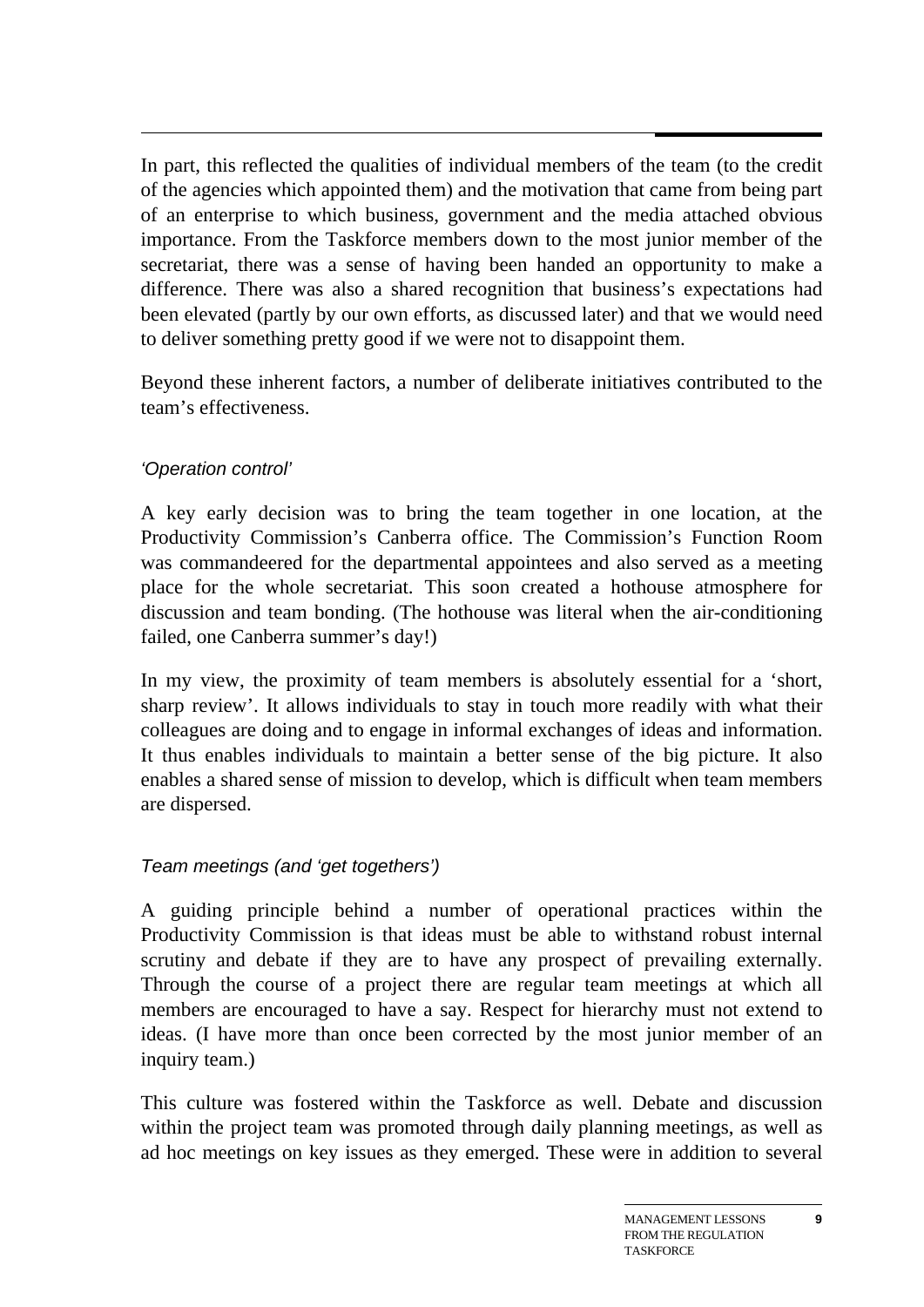meetings involving all members of the Taskforce, which served to make higher level judgements and establish directions for the secretariat's efforts.

'All work and no play' is a proverb which our team took seriously. It soon became evident that they were not just working long and hard. Evening drinks and social events soon became part of the routine, no doubt contributing to the cheerful harmony that seemed to pervade the workplace. In this respect, a more youthful and energetic team clearly has much to offer!

## **Devising an effective work plan**

The strong team morale that emerged also reflected the close attention given by the Taskforce and secretariat to the development of a work plan, and to the allocation and structuring of tasks.

Drawing on the Productivity Commission model, but adapting it to a relatively truncated timeframe, the following phases of the review were established at the Taskforce's first meeting on 20 October (a week after its announcement):

- *initial visits to some key stakeholders* to test ideas about scope, etc (20-25 October);
- preparation and release of an *Issues Paper* (by 25 October) to guide submissions (due by 22 November);
- *consultations* (see below) with business and other groups (26 October to end-November);
- preparation of *briefing papers* on possible report structure and reform options for Taskforce consideration (November);
- *preliminary proposals for departmental feedback*, as they were developed (November, December);
- *'early bottom lines'* report to the three stakeholder departments (by Christmas);
- a short Christmas break (to re-charge batteries) while awaiting feedback;
- *the bedding down of reform proposals*, including final interaction with departments (early January);
- *finalisation of the report*, including a preliminary version for final feedback from the three stakeholder departments (from mid-January); and
- A4 printer-ready copies to the Prime Minister and Treasurer (31 January).

The importance of testing proposals with government ahead of the final report (see below) led inexorably to the need for preliminary outputs before Christmas. This in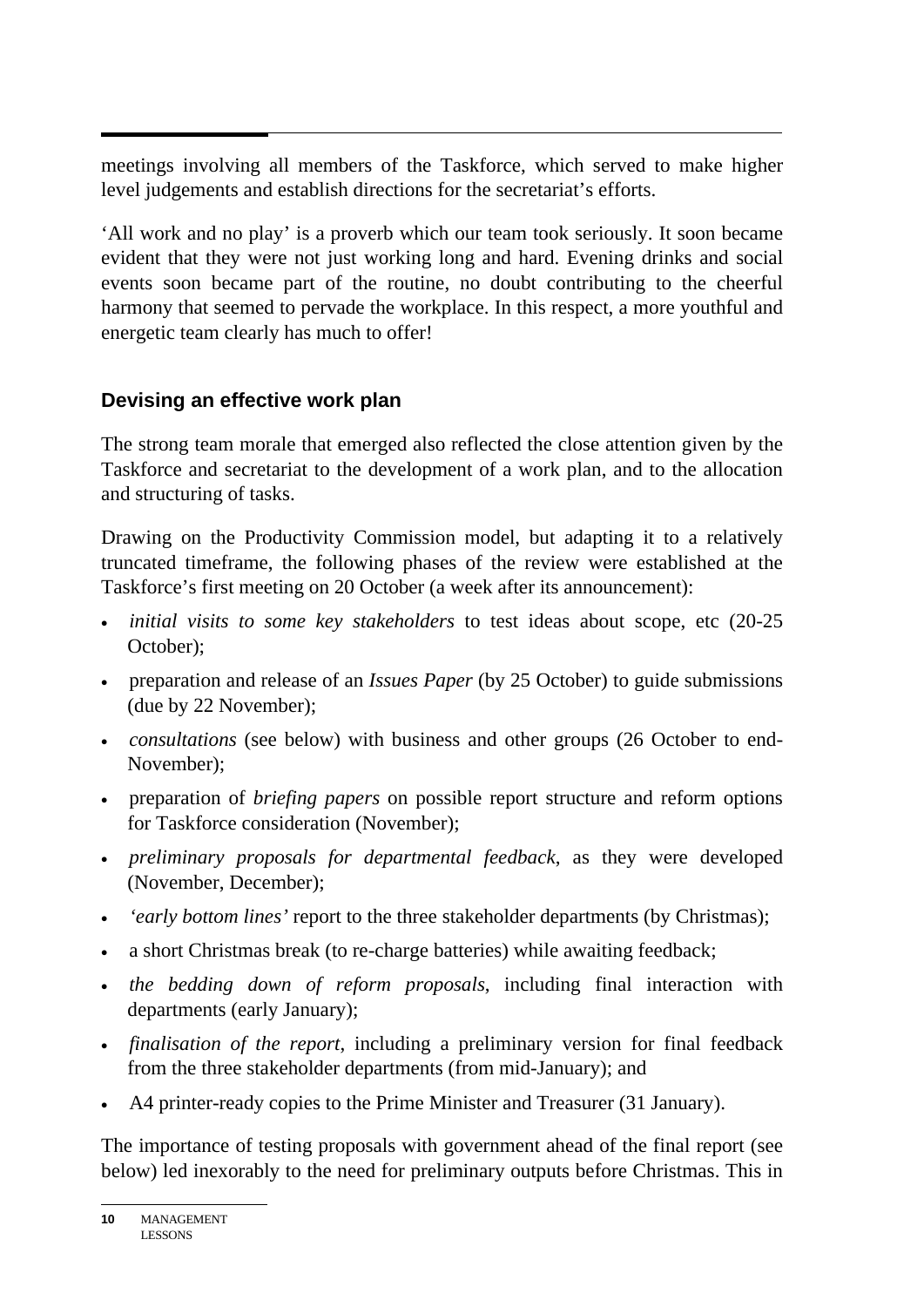turn conditioned both the work schedule and approach. It placed a premium on having streamlined processes for culling and assessing information, developing and presenting potential recommendations and progressing the report itself.

First, team members were assigned areas of responsibility that corresponded with their backgrounds and skills. Their task was to gather information and present proposals, under the supervision of the managers.

As submissions arrived, they were reviewed to extract information in accordance with a summary template, which had been developed to present in condensed form an overview of issues/problems relating to specific regulatory areas or processes, and possible solutions. Information in this template form was placed on an internal web-site for the taskforce to use as a resource. (This website greatly facilitated communication with the three taskforce members who were not based in Canberra.)

This process facilitated the preparation of an initial list of reform proposals, following review by the secretariat, for consideration by the taskforce members.

Together, these arrangements expedited the assessment and review process and allowed the taskforce to meet its objective of circulating its preliminary proposals, covering specific regulations, to relevant government departments just ahead of the Christmas break. The Taskforce also drew on these proposals, together with its early ideas about reforms to regulation-making processes, to prepare the earlybottom-lines brief for the three stakeholder departments.

The Taskforce also devoted time at its early meetings to developing a structure for the report and a format to guide drafting. In late-November, it decided to prepare the report around three work streams or modules, comprising:

- a 'contextual' stream concerned with the nature, extent and drivers of regulatory burdens;
- a stream covering specific regulatory reform proposals; and
- one covering reforms to regulatory processes and institutions.

Work on the specific regulation proposals progressed as part of the process of reporting to government agencies ahead of the Christmas break. The Taskforce agreed that it would need to review initial drafts for the other two streams during December to ensure that the overall work plan was on track. Earlier work on developing a key-point format to guide drafting paid dividends at this stage.

Drawing on departmental feedback, a series of Taskforce meetings were held throughout January to review progress in each work stream and guide the preparation of a semi-final version of the report, which was circulated to key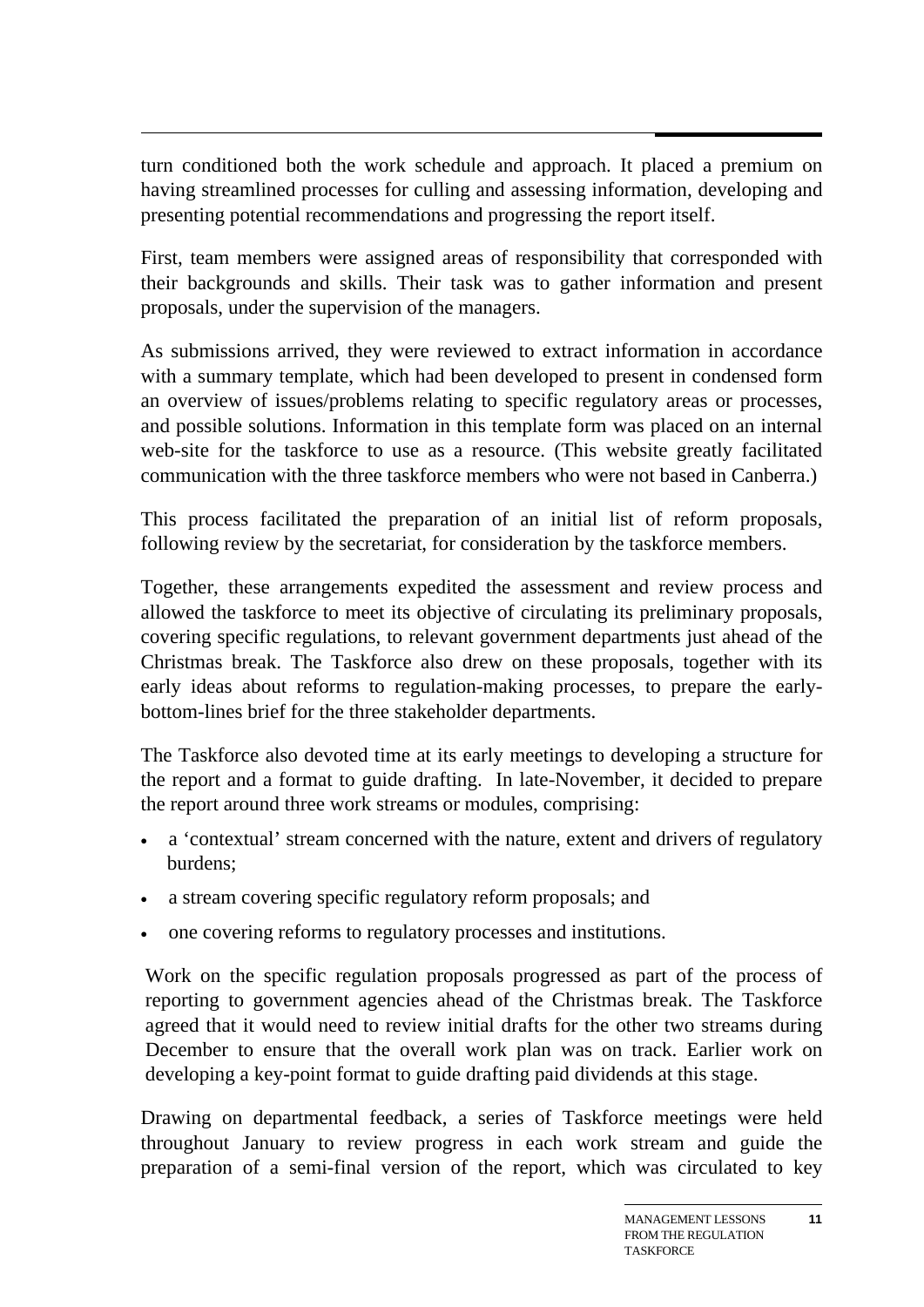stakeholder departments in late-January. The final feedback from these three agencies was then reviewed prior to finalising the report.

## **Optimising community participation and consultation**

Lack of consultation with those affected by a proposed regulation is often the main cause of poor regulatory design and excessive burdens on business. Government agencies have generally been poor at consultation and this was one of the main complaints of business. (A topical illustration at the time of our review was the first round of anti-money-laundering legislative proposals. These had been developed with little business input and were stopped at the final 'decision-making stage' only when the financial sector's petitions to senior ministers made it clear that the compliance costs would have been prohibitive. The Business Council of Australia noted in its submission:

One BCA member … estimated that the cost of customer identification for all its customers, as originally proposed, would have been \$100 million. Ultimately, the original 800 page Bill was rejected by Cabinet. (BGA, Submission no. 109, pp 29-30.)

It was essential therefore that the Taskforce not be accused of the same neglect. More importantly, as noted previously, we deliberately chose to rely heavily on the views and information from business in order to do our job. It was essential, therefore, that we get extensive business participation in the review and that we extract quality information from business. How to achieve this in a tight timeframe was perhaps the biggest challenge of the whole review.

Again, the Productivity Commission's experience in this area proved very useful, but the more restricted time available to the Taskforce called for some innovations and the cutting of some corners. Broadly the main elements of the strategy, more or less in sequence, were as follows:

- immediate contact with heads of the largest business associations, to encourage their support and active participation;
- immediate advertising of the review and call for submissions in the national press, plus some media interviews to raise the review's profile;
- release of an Issues Paper and meetings with key individual stakeholders, to obtain views and solicit (substantive) submissions;
- a series of roundtables and forums to enable better interaction with some stakeholder groups (eg small business, aged care industry) and more focussed discussion in key areas (eg social/environmental regulation and economic/financial regulation); and
- follow-up interaction on an *ad hoc* basis in response to particular submissions.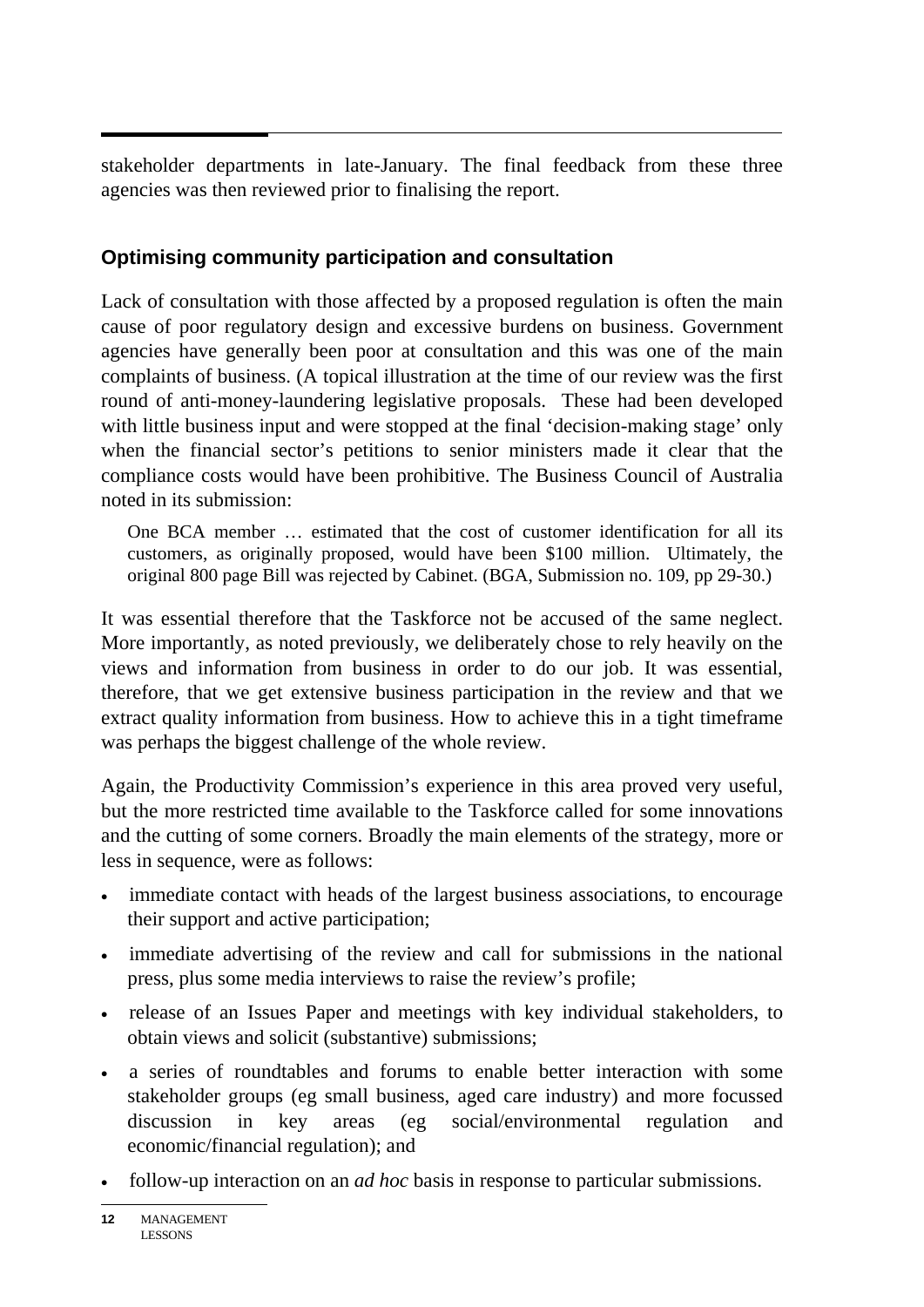$\overline{a}$ The Issues Paper and early meetings helped encourage participation by demonstrating the potential payoff, as well as by providing guidance on the sort of input that was needed. We made it clear that business would have to do more than make general complaints if it was to be persuasive with the Taskforce. We would need advice about specific regulation, the associated burdens, why these were excessive and what could be done about them (without compromising policy objectives). This was a big ask, but business rose to the challenge. The Taskforce received 150 submissions, most of which were of high quality.

In the Commission's experience, visits to stakeholders during a review and the relatively informal discussions that they entail, can be just as valuable as formal submissions and public hearings. They provide early, and usually more direct (or frank) signals about what matters to the stakeholder. They can also allow such views to be quickly tested with other stakeholders — in this case, with consumer and environmental groups (apart from government itself — see below). In addition, they often give leads about information sources or useful contacts that might otherwise not have been discovered. (Even in this internet age, much information is still carried in people's heads — requiring personal contact to 'download'.)

Visiting stakeholders at their premises, rather than expecting them to make all the effort, can be valuable in demonstrating the importance attached to hearing their views (and thus in encouraging submissions) as well as in enabling some smaller or more poorly resourced stakeholders to have a say.

It is important though that meetings of this kind do not *substitute* for public submissions and the value of such submissions was emphasised at the meetings. Like the Productivity Commission, the Taskforce placed all submissions on its website as soon as they arrived, to give everyone the opportunity to see what others were saying and to respond if necessary.

The Taskforce ended up visiting some 60 organisations within a six week period. As a practical matter, this required some specialisation among Taskforce members, based on pragmatic considerations of geography, area of expertise or interest, and availability (no Taskforce member could devote all of his or her time to the review). This is not ideal, as much learning occurs through such visits. And some stakeholders will expect to see the whole Taskforce, particularly its chair. We handled this by reserving certain meetings for all or most members to attend. In all cases, meeting notes were made and disseminated to all members of the Taskforce and its secretariat. These again followed a template format, in which key ideas and proposals were identified.

The roundtables and other forums proved to be a valuable part of the consultation process. Again, the Productivity Commission's experience was useful – particularly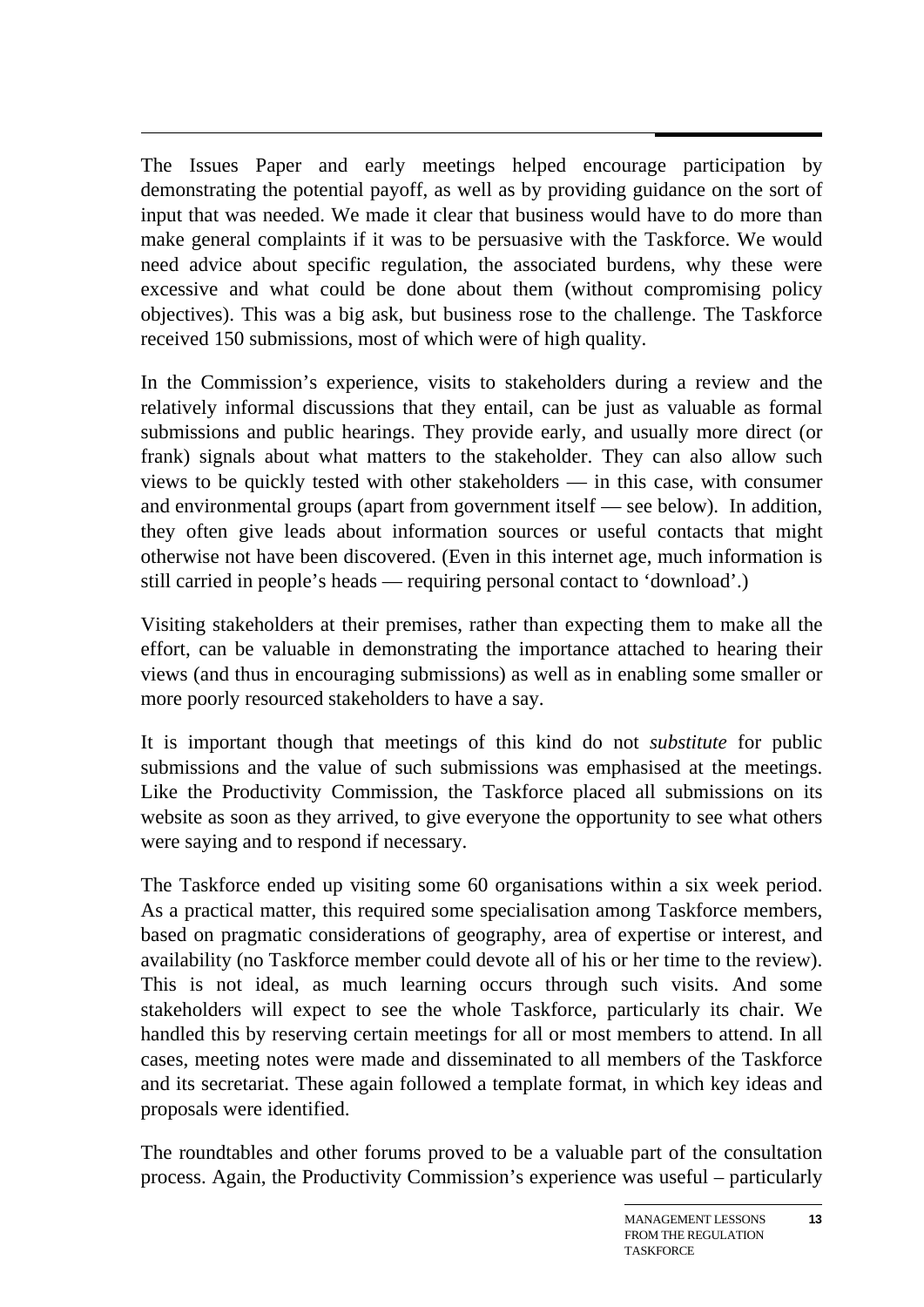$\overline{a}$ in reinforcing the need to be strategic and selective. The lesson from some Commission projects is that there needs to be a well-defined target group and set of issues. It is also important to have a clear agenda, which participants see in advance and can prepare for. That way, there is more prospect of an informed discussion that focuses on issues important to the review, and from which useful information and insights can be gained.

## *Consulting with government*

In addition to consultations with business and community organisations, there was also extensive interaction with government. Much of this was through correspondence related to preliminary proposals for reform (see below), but there were also opportunities to speak to senior officials from various departments. As noted, the terms of reference specifically asked the Taskforce to consult closely with the Secretaries of Prime Minister and Cabinet, Treasury and Industry, Tourism and Resources. This was discharged through meetings with individual Secretaries in the early stages of the review, and a subsequent meeting with all three Secretaries at the 'early bottom lines' stage, where attention was also given to the proposals bearing on systemic reform.

An opportunity was also offered to State and Territory Governments to make a submission to the Review in a letter to Premiers and Chief Ministers. The Taskforce's remit extended to areas of Commonwealth regulation where regulatory burdens arose from overlaps with State and Territory regulation, and it was important therefore that other governments have the opportunity to comment on these. In the event, submissions were received only from Victoria and Western Australia. The parallel processes through the Council of Australian Governments (COAG) for addressing inter-jurisdictional 'hot spots' naturally took precedence for State and Territory Governments.

## **Testing ideas without a (public) draft report**

The testing of preliminary thinking through a draft report is fundamental to the Productivity Commission's processes. It maximises the opportunity to detect error (factual, analytical or judgemental) and it provides a 'no surprises' environment which can enhance a final report's acceptability and enable government to discern the political implications of implementing it.

One downside is that all this takes time and the Taskforce did not have that luxury. This could have proven fatal if the Taskforce had been required (like the Productivity Commission) to make policy recommendations. However, the focus on

**<sup>14</sup>** MANAGEMENT LESSONS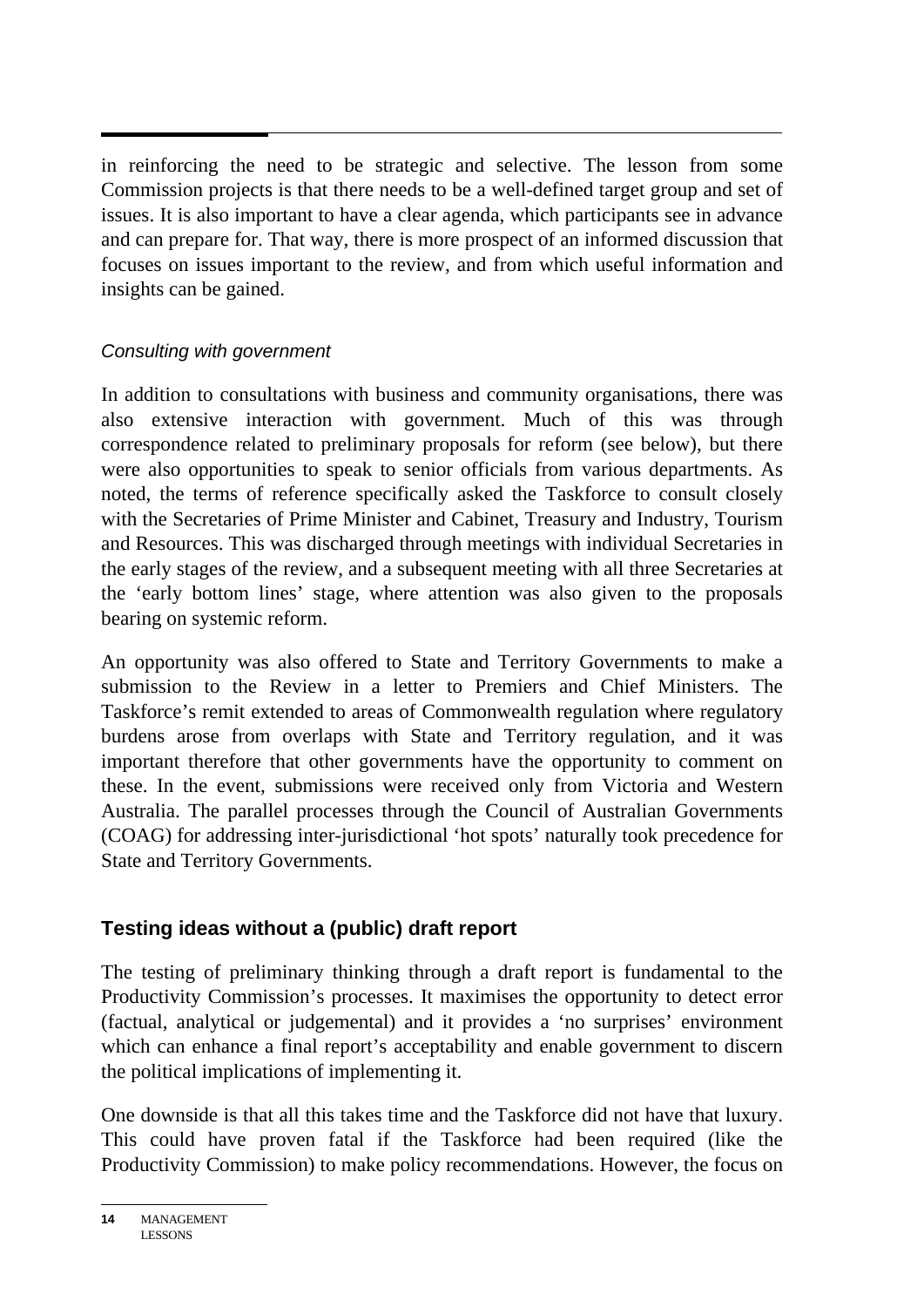reducing *unnecessary* compliance burdens while ensuring that policy objectives were intact reduced the need for detailed scrutiny from the wider community.

That being said, the Taskforce received many proposals and these needed to be vetted carefully if its final recommendations were to be credible and implementable. The vetting process that we developed had a number of strands.

- *First*, there was an initial assessment by the team itself, against a number of criteria that it had established, some of which have already been noted (Box 2).
- *Second*, those proposals that survived this initial scrutiny (over two-thirds) were submitted to the responsible policy department or regulatory agency for their feedback. Where agencies objected to a proposed regulatory reform they were asked to explain why and, in particular, indicate why it would not yield a net benefit to business and the wider community (rather than just from a government or agency perspective).
- *Third*, there was further discussion within the Taskforce where proposed reforms were modified or faced objections, to consider whether these were warranted. (Of the preliminary proposals that were opposed, we concluded that this was justified in about 40 per cent of cases.)
- *Fourth*, in making such final assessments, the views of expert 'third parties' within the public sector were sometimes sought (in confidence).

This process worked quite well not only in testing relatively 'raw' proposals based on business submissions, but also in helping the Taskforce to fashion regulatory changes that could be effectively implemented. Understanding the basis for an agency's opposition to a proposal that we nevertheless intended to persist with also enabled us to make a more compelling case for action by addressing the specific areas of concern. (A common concern related to the fiscal implications, for which the Taskforce generally had little sympathy from a wider cost-benefit perspective, but proved only partly successful in convincing government!)

## **Producing an accessible document**

Contrary to the Government's expectations when commissioning the review — and indeed my own at the outset — it became increasingly apparent that, to do justice to the response from business, the report would need to include a large number of recommendations.

That posed obvious presentational challenges for the report itself. The Government's desire for a 'short sharp report' (akin to the report on export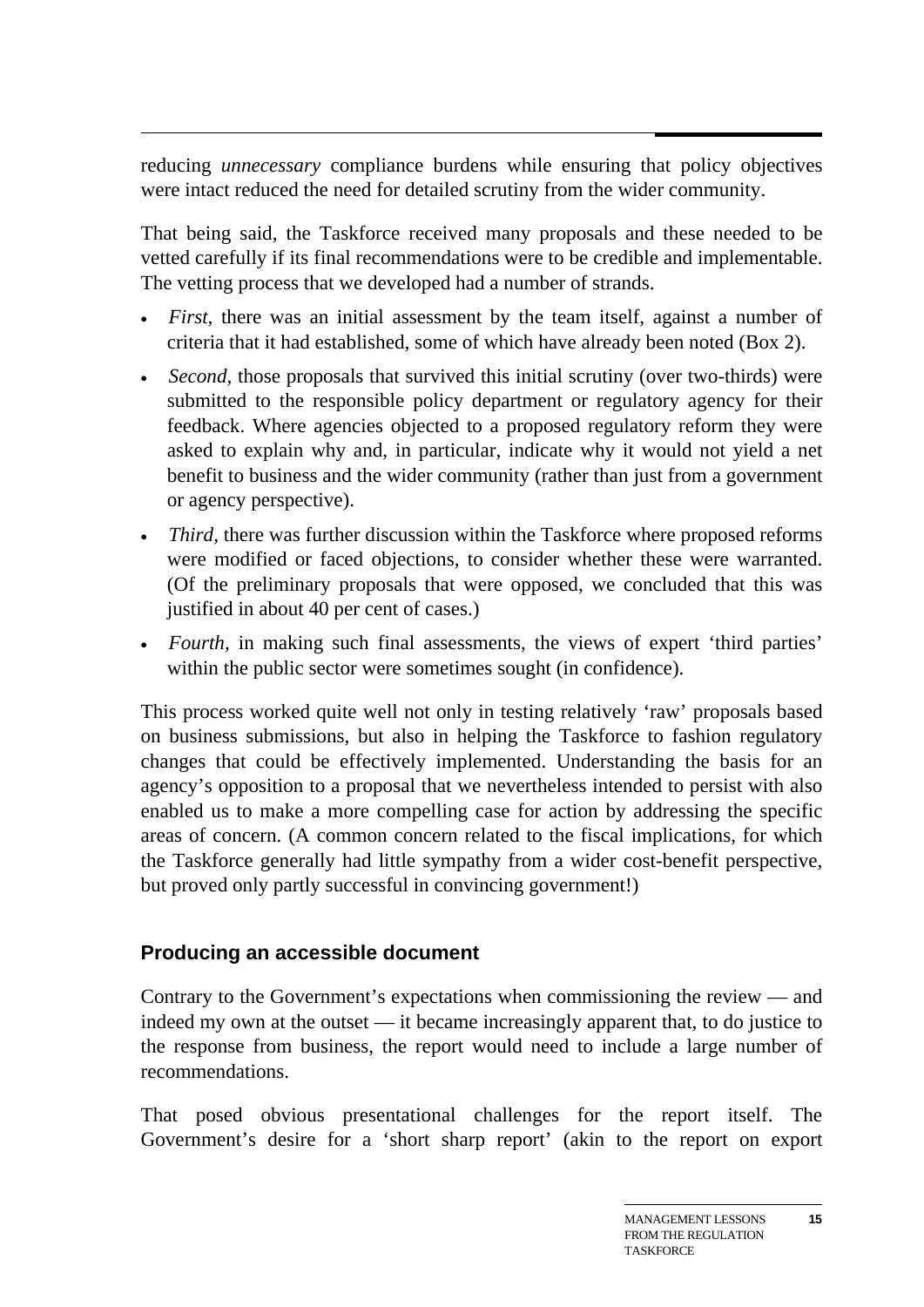$\overline{a}$ infrastructure that immediately preceded it) was shared by the Taskforce, but how short and sharp can a report be when it contains 178 recommendations?

Again, had it been a Productivity Commission product, the outcome would necessarily have been a relatively long and detailed report. This is because of the nature of the Commission's recommendations which bear on policy choices which, in many cases, create losers as well as winners, and therefore necessitate a high burden of proof. People expect that the Commission's recommendations will be backed up by in-depth analysis that is readily available for public scrutiny.

#### Box 2 **The Taskforce's criteria for 'filtering' proposals for regulatory reform**

- Consistent with the terms of reference, regulation should be the responsibility of the Australian Government, or a state or territory regulation that *overlaps or interacts* with Australian Government regulation.
- Regulation should be unnecessarily burdensome, complex, redundant or duplicative. The Taskforce focused on regulations where the compliance burden appeared unnecessarily high and therefore where there was an avoidable burden on business, and a likely net benefit from reform.
- Reforms to the regulation would not raise fundamental policy issues. The Taskforce's brief was to identify practical options for alleviating the compliance burden on business — rather than addressing underlying policy matters.
- A regulatory reform was likely to have an impact on a large number of businesses or industries or have a potentially significant impact on the productivity of business across the economy. An early indicator was the extent to which a regulatory issue was raised across submissions.
- Practical reform options were readily apparent, with associated complications or uncertainties not obvious or insurmountable. Where a reform need was clear, but the best way forward was not, the Taskforce advocated a more in-depth examination.
- Regulations that were recently enacted or yet to be effectively implemented were generally not considered.
- The regulation was not the subject of a recently completed review for which the relevant recommendations were being considered by government or had recently been acted on.

*Source: Regulation Taskforce, 2006,* p18.

In contrast, the different character of most of the Taskforce's recommendations meant that it could credibly opt for breadth without depth. Moreover, as noted, in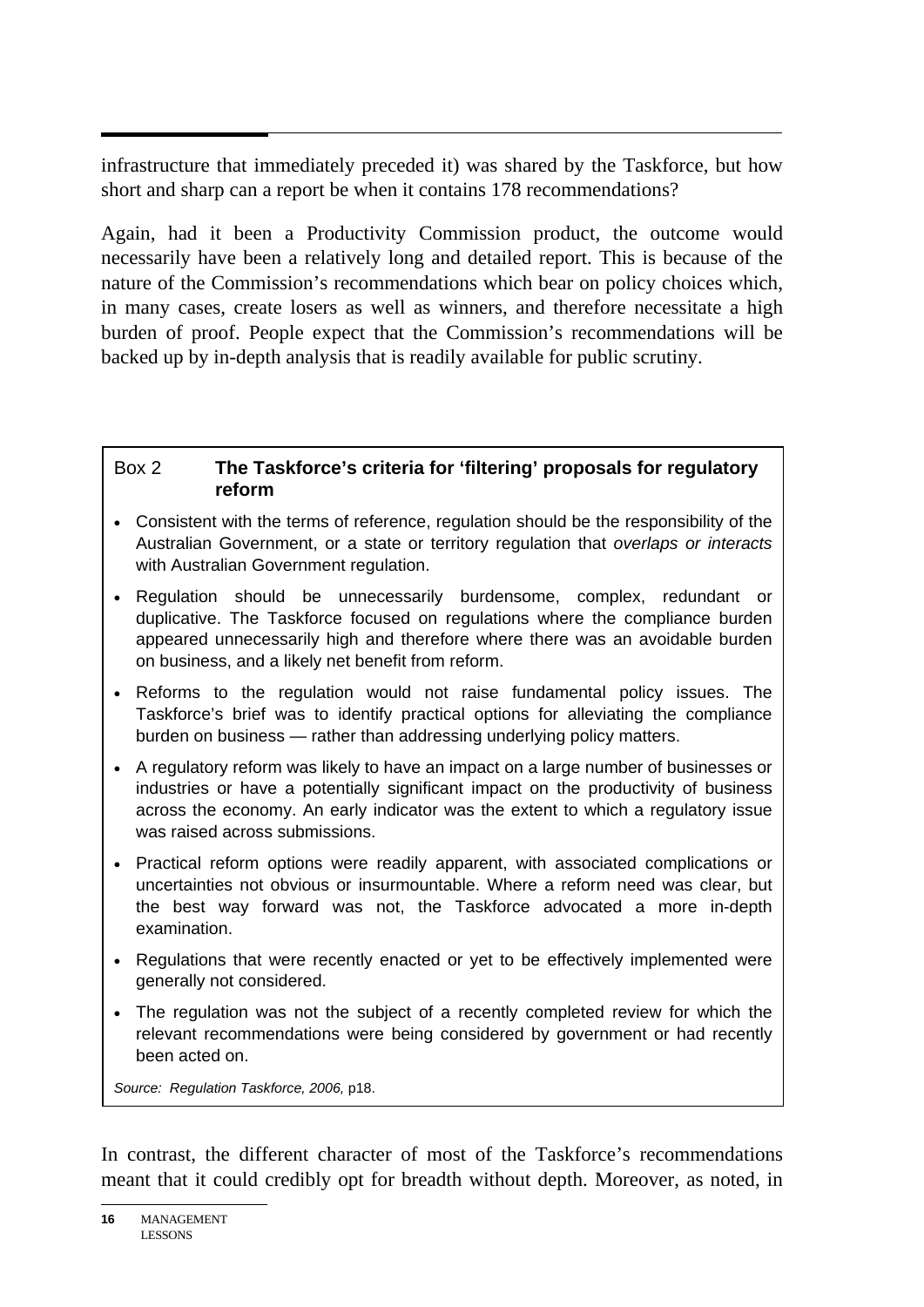most cases the recommendations had the advantage of business support and departmental acceptance. Where both agreed (and third parties were not affected) the burden of proof was considerably lightened. So we adopted the 80:20 rule, providing the minimum explanation necessary to indicate why a particular reform was advocated.

The result was a report of eight chapters and 184 pages — equivalent to about a 1:1 ratio of recommendations to pages, compared to something like 1:10 (or more) for Productivity Commission reports.

The Commission seeks to balance the need for depth, detail (and therefore bulk), with reader accessibility, by providing a short overview and a consolidated list of findings and recommendations at the front of its reports. In addition, it has become standard practice to include a one-page 'Key Points' box at the beginning of the Overview itself. In that way, the needs of different users of the reports can be accommodated. (For example, at one extreme, boffins can delve into appendixes for analytical detail; at the other, Ministers and CEOs — and journalists — are able to extract the essence of our findings in six to eight dot points).

The Taskforce's report broadly followed the Productivity Commission format, but with more economy. (Taskforce members placed a higher premium on brevity than Commissioners have typically done!). Given the large number of recommendations, rather than listing them word for word at the front of the report (which would have amounted to some 30 pages), we captured each as a one-line summary, together with its identification number and the page of the report where it could be located. This proved very effective as a quick entry-point to the report, as well as conveying the entirety of the report's bottom lines in a dozen pages. Its utility was affirmed by the government's adoption of the same format in summarising its response to the report.

Finally, and notwithstanding the time constraints, a decision was taken to enlist the help of a contract editor, to help achieve a common style across the various parts of the report in which different team members had had a hand. This was done with a light touch and, because it was done at the penultimate draft stage, did not slow things down.

## **Attention to implementation priorities**

While these presentational devices helped make an extensive report more accessible and reader-friendly, the more important or substantive means by which the Taskforce accommodated the Government's wish for a manageable agenda,

**17**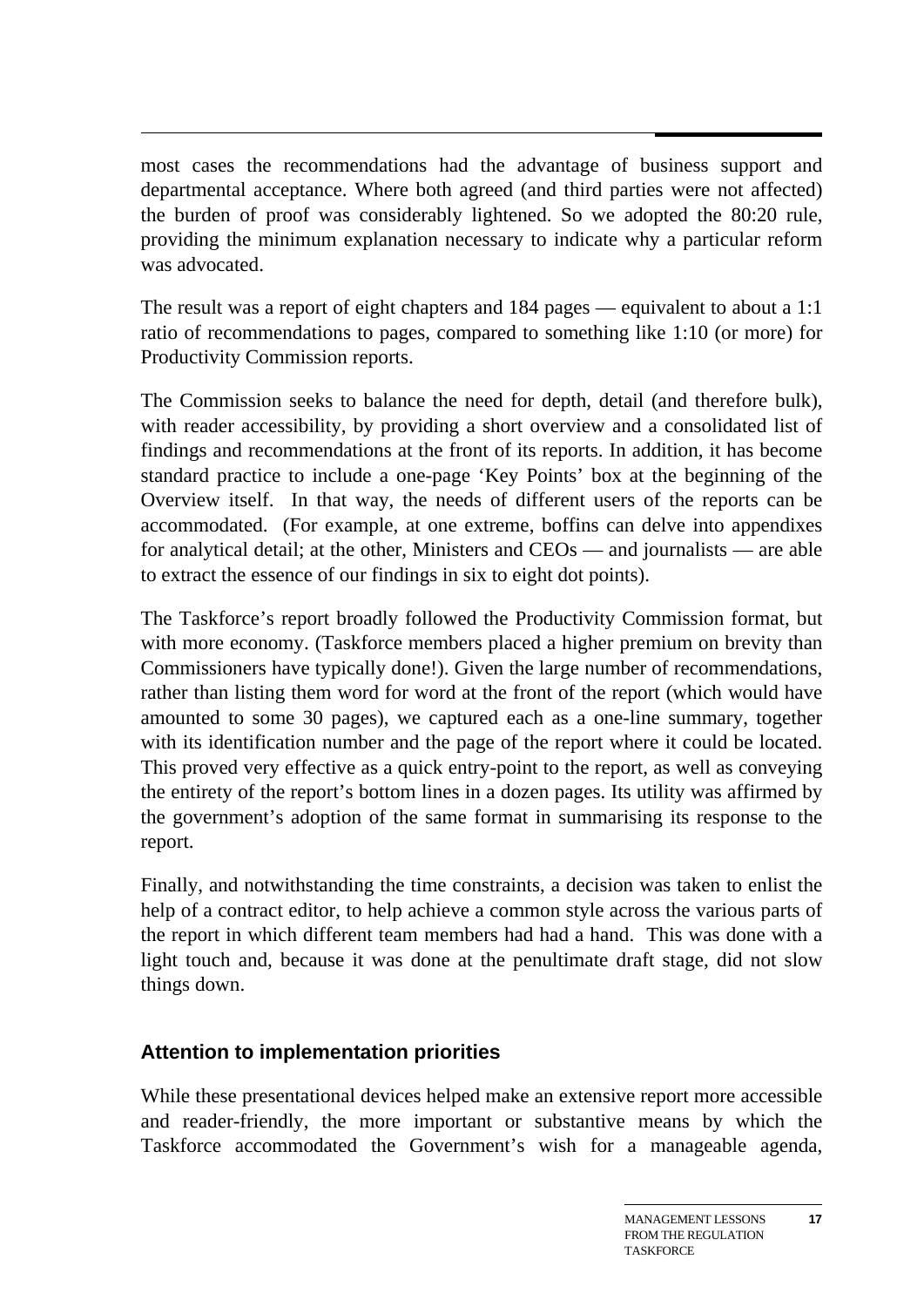notwithstanding the breadth and scope of our report, was through the clear identification of priorities. As the Taskforce noted:

All the (178) recommended reforms and reviews clearly could not be done immediately and, while the proposed actions are likely to yield net gains, some will be more substantial than others. Decisions about not only what to do, but when to do it, could be very important to the overall outcomes. (*Regulation Taskforce*, 2006, p177.)

In identifying the priorities, the Taskforce considered the prospective gains, the likely ease of implementation and logistical issues, such as the need to avoid overloading COAG or particular portfolio areas. Its priorities encompassed both specific reforms and proposed reviews, and were listed under thematic headings in the report's final chapter. Ten of each of the most important stock reforms and proposed reviews were then highlighted in the Overview.

This was intended not only to assist the Government develop an effective implementation program, but also to reduce the risk of the more significant reform areas being neglected or put on the backburner. The Taskforce was conscious that reforms yielding the highest potential payoffs are often the most difficult to realise. For example, of the many regulations with potentially anti-competitive effects that were reviewed under the Legislation Review Program of the National Competition Policy, review failures of various kinds occurred disproportionately among those regulatory instruments with the largest economic costs.

As it has turned out, of the dozen reforms to existing regulation highlighted in the Overview, nine have been or are being implemented, and 10 of the 12 priority reviews have been announced or are underway. (Two of the most important of these reviews — into consumer protection regulation and chemicals and plastics regulation — have been referred to the Productivity Commission for public inquiry.) In addition, nearly all of the priority areas for systemic reform have been addressed. For the larger number of priority reform actions identified in the final chapter of the report, about 80 per cent have been accepted, not too much lower than the acceptance rate for other recommendations.

## **'Selling' the report**

The attention given to the report's structure and readability no doubt contributed to its success. Once, at a public seminar hosted by the Productivity Commission, I asked Max Corden — the doyen of Australia's academic economists, and among the most influential — what he had done to encourage the uptake of his ideas by government. Did he lobby officials or ministers? Did he actively engage with the press? He replied that, no, he didn't do much of those things. He simply tried to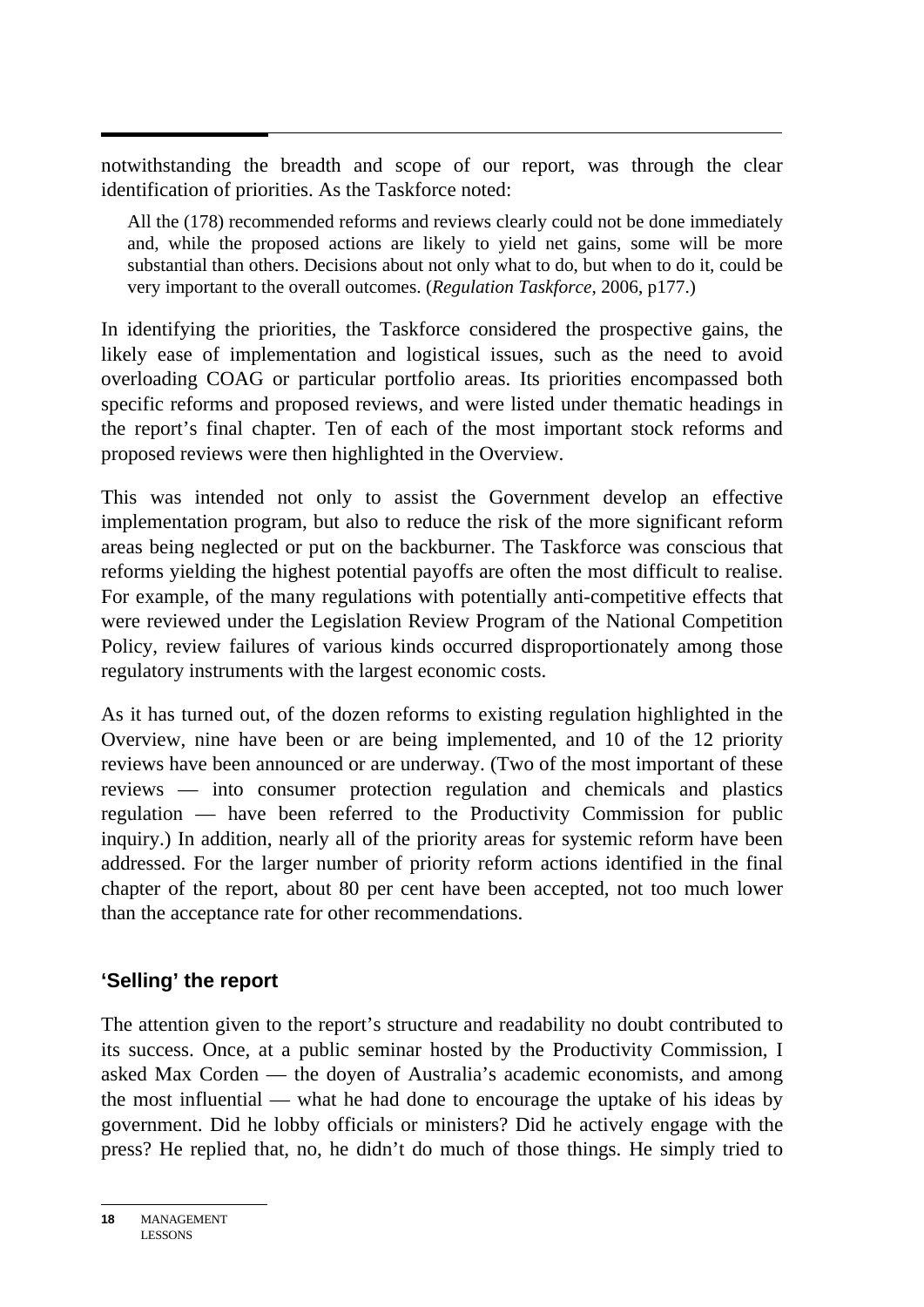convey his ideas as clearly as he could in his books and journal articles, and let his readers do the rest.

Effectively engaging readers can usefully begin with the choice of a report's title. (A propos, Prof. Corden titled his Richard Snape Lecture for 2005 "40 million Aussies? The Immigration Debate Revisited" and a subsequent paper on higher education was given the lead title "Moscow on the Molonglo" — unsurprisingly, both received good press coverage!) Many reports have such boring or obtuse titles that they struggle to achieve any public recognition, and the more worthy ones end up having a title invented for them by the press. In many such cases, the report becomes synonymous with the name of the person heading the review, which I have always thought unfair to those others associated with it. (However this is often unavoidable. For example, is it little wonder that the 'Report by the Independent Committee of Inquiry into a National Competition Policy' became known as the Hilmer Report?)

Determined that this Taskforce would not squander the opportunity to have a meaningful and useable title for its report, a competition was set in train to see which team member could come up with the best one (with the added inducement of a bottle of wine.) The team went to it in good spirit, and a variety of entries were soon laid before me. (Some displayed an unsuspected sense of humour, which added much to this judge's enjoyment, but disqualified the entries. Two that come to mind are 'Over-regulated and over it?', which I subsequently borrowed for a speech to a business forum, and "Not another Red Tape Report!" — which, apart from its levity, was uncomfortably close to the bone.)

In the end, 'Rethinking Regulation' got my vote (and the assent of the Taskforce) for being not only catchy, but also for capturing the central message in the report about the need to address the underlying causes of bad regulation. The attention given to the title has been partly vindicated by its frequent use in official references to the report, and as the title for a number of subsequent conferences and seminars on regulatory reform. However, I have to admit that the convention of adopting the taskforce head's name (in this case my own) appears to have largely prevailed once again in common usage.

A second presentational feature relevant to our selling of the report was the inclusion of a foreword, signed by the Taskforce members. This again enabled the key messages of the report to be relayed at the outset in simple and direct language. Perhaps more importantly, it also signalled that all four members of the Taskforce had ownership of the report's recommendations. This helped avoid perceptions that have sometimes arisen in other such reviews that certain recommendations reflected the views of only a minority of members, which can weaken a report's influence.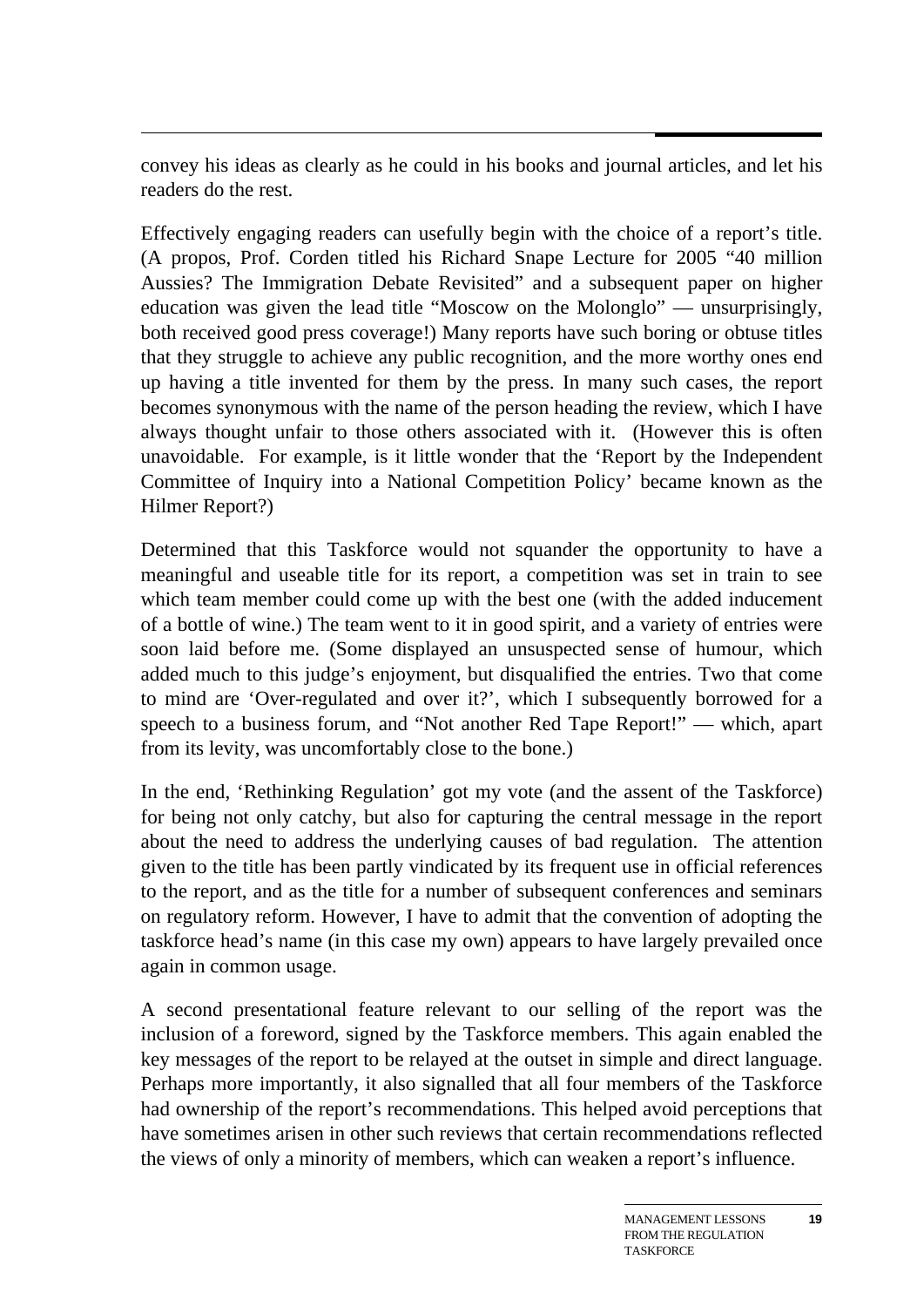## *Briefings and other direct interaction*

Beyond the appeal of the report's contents, the scope to influence the take-up of its recommendations within government was more limited in some respects than for Productivity Commission reports, but more extensive in others.

On the debit side, the lack of a public draft meant that there was no opportunity to enlist public/business support for specific (draft) recommendations. However, given that many recommendations were based on business submissions anyhow, this was not much of a liability. Moreover, the staged nature of the Government's response meant that, with the release of the report at stage one, there remained scope for business to provide support for the balance of the recommendations ahead of the final response (Prime Minister and Treasurer 2006 and Costello 2006.) The release of the report in advance of the Government's final response also enabled members of the Taskforce to talk freely about its contents at various business forums and conferences (Banks 2006a,b).

Perhaps the most effective avenues for selling the report have been directly with government itself, where the Taskforce had more scope than typically occurs for the Productivity Commission. I have already noted the ongoing testing of proposals with departments as the review proceeded, which laid the groundwork for a number of the final recommendations to be supported. This was reinforced and extended through briefings to heads of the three sponsoring agencies (PM&C, Treasury and DITR) and other briefings to officials across affected portfolios.

In addition, the Taskforce had the opportunity, shortly after submitting its report, to present and discuss its findings with the Prime Minister and Treasurer. Similarly, I was able to brief the Parliamentary Secretary to the Treasurer, who had carriage for reforms to financial services regulation (Pearce 2006,2007ab.)

The return of officials seconded to the secretariat back to their home departments provided a direct opportunity to influence the responses to the report's recommendations of those agencies. (To the extent that this happened, it would have constituted a reversal of the 'taskforce capture' phenomenon noted earlier!) Indeed, a senior member of the secretariat was able to assist the work of the Interdepartmental Committee responsible for preparing a whole-of-government response for Cabinet consideration.

For most of the Taskforce's recommendations, these activities concluded with the Government's final response last August. The exceptions were the recommendations relating to reforms to regulation-making processes, where important implementation 'details' remained to be settled. Given the central role of the new Office of Best Practice Regulation within the Productivity Commission in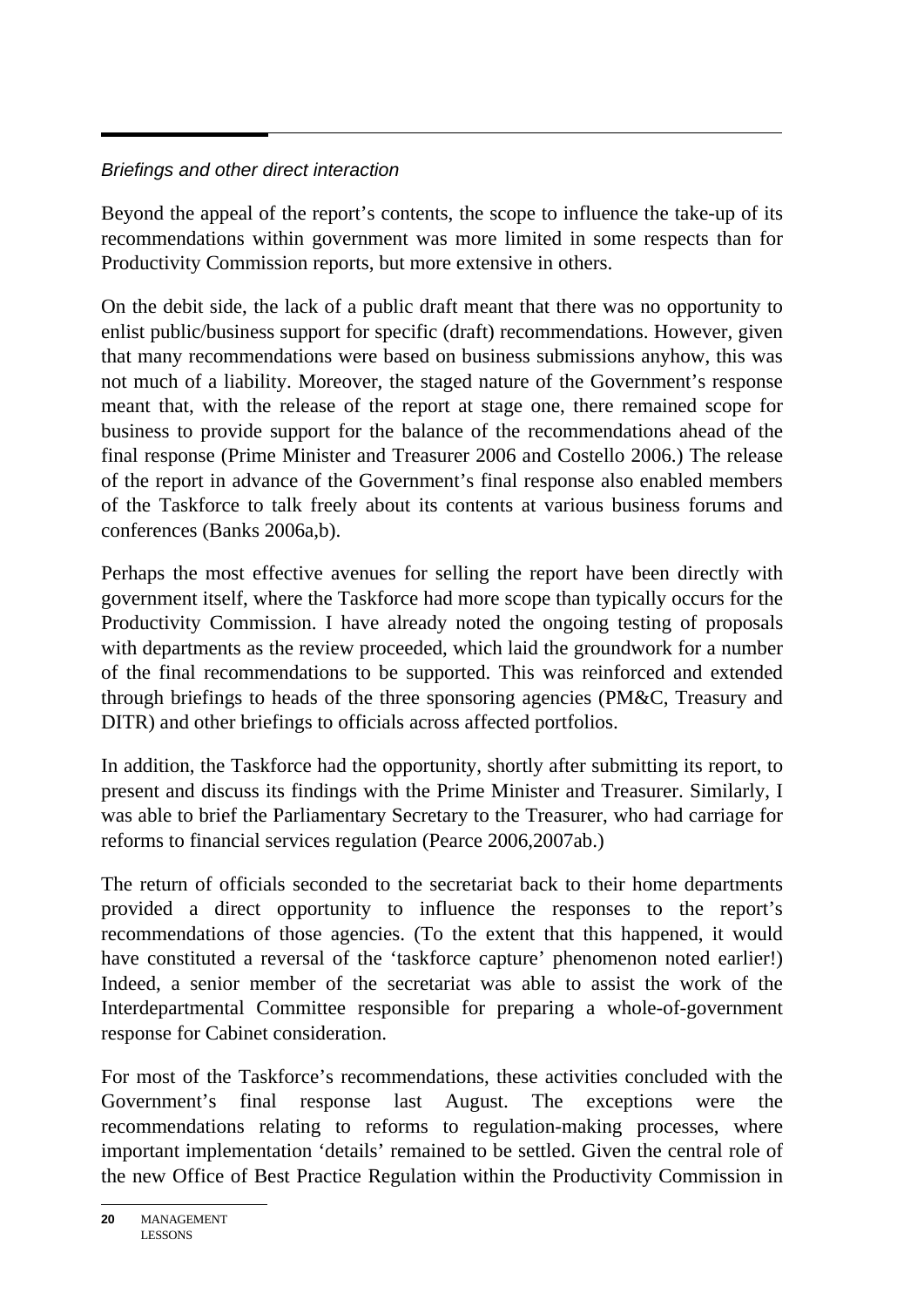the reformed arrangements, I was fortuitously well placed to continue to provide further input through interactions with the responsible Steering Committee of officials, which would not normally be the case for the head of a review.

These experiences have been very worthwhile. They have also served to impress on me the vulnerability of such reports to the processes and individuals charged with their implementation. It is all too easy for carefully considered proposals to be subverted at the implementation stage by misinterpretation, even if not intentional. This argues for ongoing communication between review and advisory bodies and those responsible for developing the government's responses or for detailed implementation. I do not underestimate the contribution of those ongoing communication channels in this case to the generally positive outcomes. (That said, it is also crucial to the integrity of an independent process, where independence is called for, that the reviewing body not cross the line into policy implementation. The right balance is needed.)

## **Summing up**

We are seeing a rising trend in the use by governments of special-purpose 'taskforces' and 'review groups' to assess and make recommendations about contentious or complex policy issues. This is a positive development, in terms of its potential to facilitate greater public involvement and the generation of objective, expert advice — and thus better informed policy decisions.

Whether that potential is realised in practice, however, is not a foregone conclusion. It depends on the ability of the reviewer to get on top of the issues and effectively engage stakeholders in the time allotted to the review. Moreover, to pave the way politically for policy actions flowing from the review, it needs to be seen to be relatively independent, especially where exercising judgement is crucial to its findings and recommendations.

Seen in this light, the experience thus far is mixed. Some reviews have been influential in the short-term as well as having an enduring impact; others have achieved or resolved little and have been soon forgotten. (I will leave you to make your own lists!). In some of the latter cases, members of the review groups may of course not be to blame. Sometimes even the best report can get overtaken by events. Sometimes the reviewers' remit is too constraining, or loaded. Sometimes (often?) the amount of time that is allowed for the task is too little, especially to permit adequate consultation when major policy issues are being assessed. Nevertheless, the Taskforce's experience demonstrates that a review group can use the discretion and choices available to it to make the best of the hand it is dealt.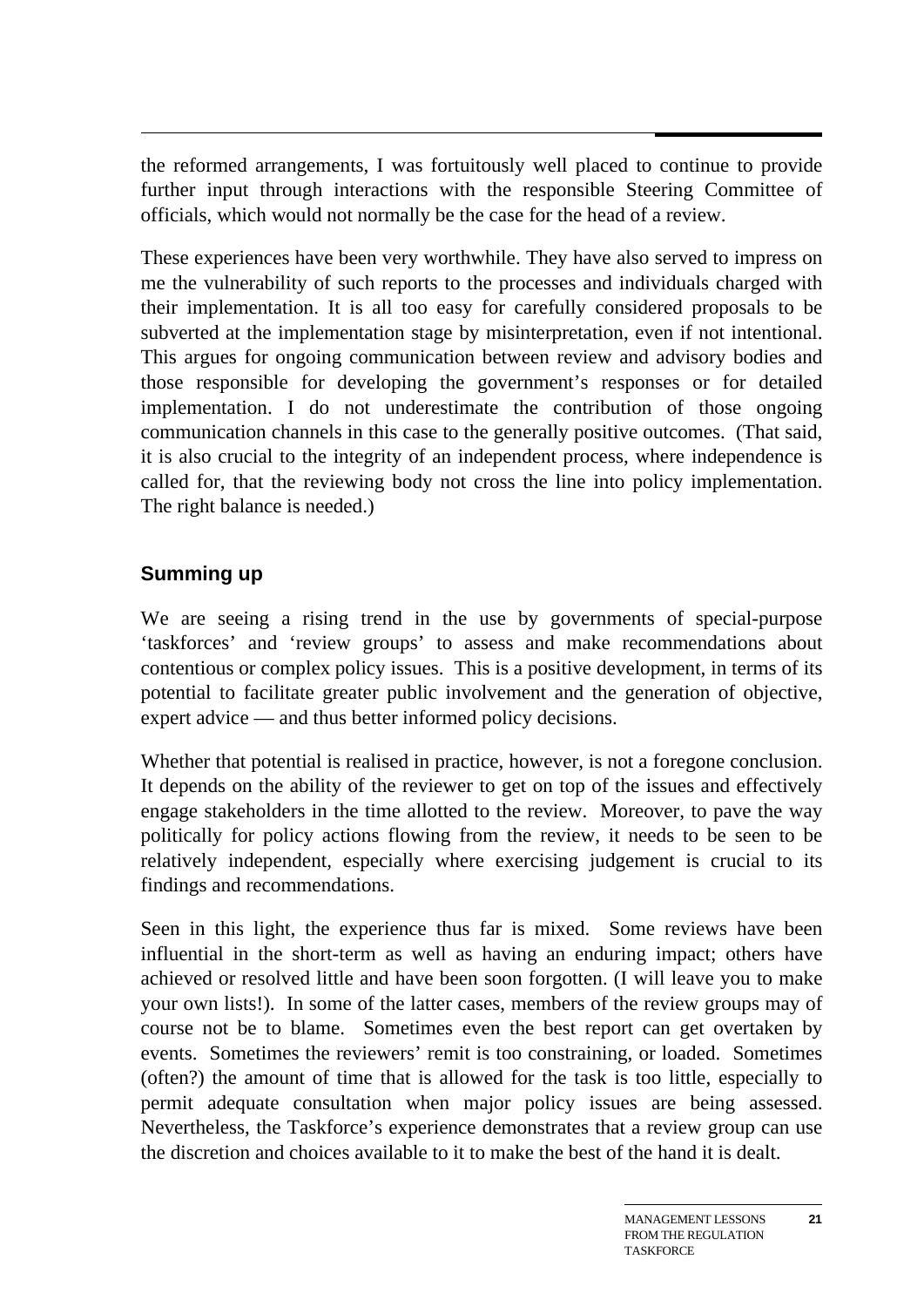$\overline{a}$ My secondment to the Taskforce obviously predisposed it to consider adopting a number of the processes that have worked well at the Productivity Commission. Indeed, I believe it is no exaggeration to describe the Commission's processes as the 'gold standard' for public policy reviews. (This is not just my view. It has been affirmed by a number of international reports, and interest in the Productivity Commission model has been growing internationally.)

In the circumstances faced by most *ad hoc* reviews, however, the bar set by the Commission's processes is probably too high. The modifications and innovations adopted by the Regulation Taskforce may provide a more relevant model. In this paper, I have tried to set out the key ingredients. Of the eight areas identified, the more important ones, in my view, relate to: team composition and development; strategies for consultation and the testing of ideas; developing implementation priorities, and providing ongoing advisory support in the implementation phase itself.

Consideration of the last of these leads to the broader question of what happens to a taskforce's accumulated expertise once it completes its work. Typically, the taskforce is disbanded and its collective knowledge scattered. For some topics or issues of a largely one-off character this doesn't really matter; but for others, the expertise may have continuing relevance that it would be desirable to maintain.

Regulatory reform is such an area. However, the Taskforce had anticipated the need for ongoing review activities and follow-up in its recommendations. And a number of these have been assigned to the Productivity Commission itself. They include the upgrading of the Office of Regulation Review to oversee the government's new regulatory assessment process (as the new Office of Best Practice Regulation); the establishment, with COAG's agreement, of a program to benchmark the performance of regulatory regimes across our Federation; a rolling sectoral stock-take of regulation, akin to a more selective and in-depth version of the Taskforce's own review, as well as a process to ensure five-yearly reviews of more recently introduced regulation with significant compliance implications. Together with the reforms already made to existing regulations in response to the Taskforce's report (Costello, 2007), and reviews of other important areas of regulation underway or imminent, these initiatives are likely to have an ongoing impact.

In conclusion, reaffirming my initial proposition, to the extent that the Regulation Taskforce has been successful in discharging its remit, this can be attributed not only to how the review was constituted by government, but also to how it was 'managed' by the Taskforce itself. Hopefully, some of what we learned will prove helpful to those contemplating how to handle ad hoc policy reviews in the future.

**<sup>22</sup>** MANAGEMENT LESSONS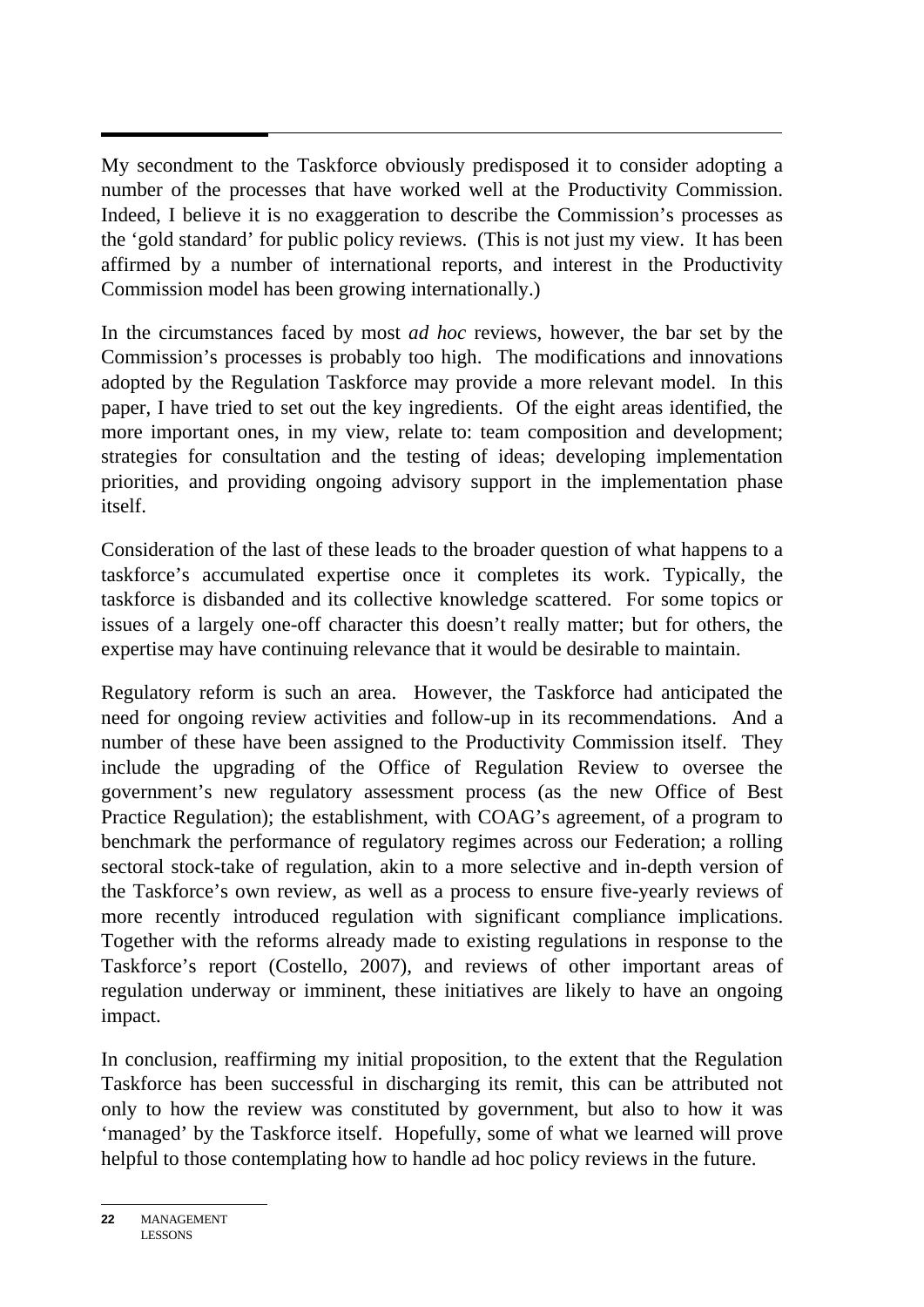#### **References**

- ACCI (Australian Chamber of Commerce and Industry) 2005, *Holding Back the Red Tape Avalanche: A Regulatory Reform Agenda for Australia*, Position Paper, November.
- Banks, G. 2006a, *Reducing the regulatory burden: the way forward*, Inaugural Public Lecture, Monash Centre for Regulatory Studies, Melbourne, 17 May, http://www.pc.gov.au/speeches/cs20060517/index.html.

—— 2006b, *Tackling the underlying causes of over-regulation: an update*, Speaking notes for a presentation to the Conference, Australian Regulatory Reform Evolution, 24–25 October, Canberra, http://www.pc.gov.au/speeches/cs20061024/index.html.

- BCA (Business Council of Australia) 2005, *Business Regulation Action Plan for Future Prosperity*, Melbourne.
- Bell, C. 1996, *Time for Business*, Report of the Small Business Deregulation Task Force, Department of Industry, Science and Technology (037/96), Canberra, 1 November,

http://www.industry.gov.au/content/itrinternet/cmscontent.cfm?objectID=EB068 05E-C50B-40D6-BF1E3DEED6033BEA.

Costello, P. (Treasurer) 2006, *Report of the Taskforce on Reducing Regulatory Burdens on Business — Final Government Response*, Press Release No. 088, Canberra, 15 August,

http://www.treasurer.gov.au/tsr/content/pressreleases/2006/088.asp. (A full text of the Australian Government's Response is available at http://www.treasury.gov.au/contentitem.asp?ContentID=1141&NavID=.)

—— 2007, *Reducing Red Tape and the Regulatory Burdens on Business*, Press Release No. 026, London, 12 April, http://www.treasurer.gov.au/tsr/content/pressreleases/2007/026.asp.

- Howard, J. (Prime Minister) and Costello, P. (Treasurer) 2005, *Taskforce On Reducing The Regulatory Burden On Business*, Joint Media Release announcing the appointment of a Taskforce to identify practical options for alleviating the compliance burden on business from Commonwealth Government regulation, Australian Government Regulation Taskforce, Canberra, 12 October, http://www.regulationtaskforce.gov.au/media/mediarelease.html.
- —— 2006, *Rethinking Regulation: Report of the Taskforce on Reducing Regulatory Burdens on Business: Australian Government's Interim Response*, Canberra, 7 April, http://www.treasurer.gov.au/tsr/content/pressreleases/2006/019.asp.

Office of Best Practice Regulation 2006, *Best Practice Regulation Handbook*, Canberra, http://www.obpr.gov.au/bestpractice/index.html.